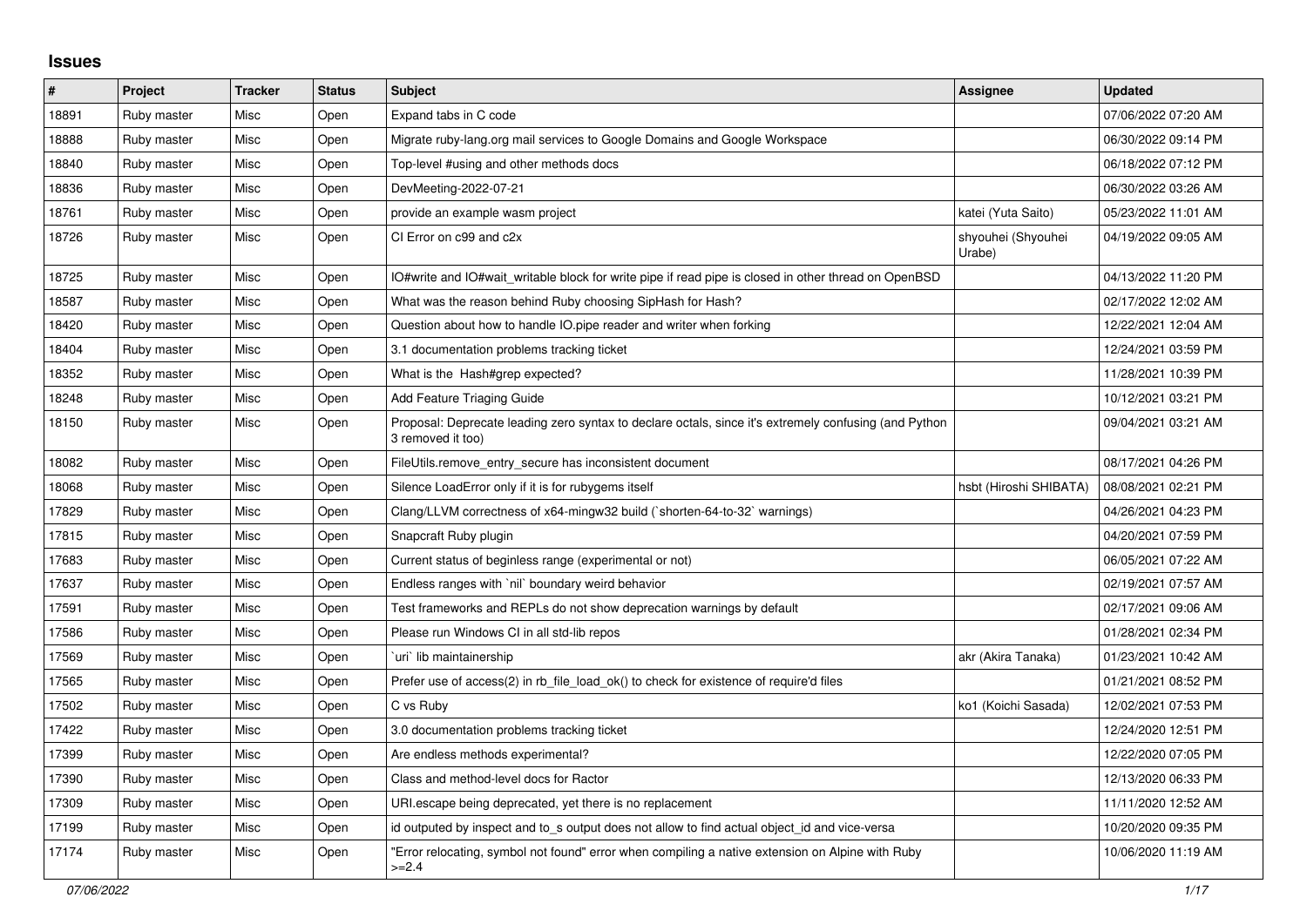| $\vert$ # | Project     | <b>Tracker</b> | <b>Status</b> | Subject                                                                                        | Assignee                       | <b>Updated</b>      |
|-----------|-------------|----------------|---------------|------------------------------------------------------------------------------------------------|--------------------------------|---------------------|
| 17154     | Ruby master | Misc           | Open          | Update Pathname Documentation to Clarify Expected Behavior                                     | akr (Akira Tanaka)             | 09/05/2020 01:18 PM |
| 17137     | Ruby master | Misc           | Open          | Cooperation on maintaining official docker ruby images                                         |                                | 09/02/2020 05:03 PM |
| 17053     | Ruby master | Misc           | Open          | RDoc for Hash Keys                                                                             |                                | 07/28/2020 01:21 AM |
| 16895     | Ruby master | Misc           | Open          | Request for cooperation: Try your applications/libraries with master branch and debug options  |                                | 05/15/2020 11:51 PM |
| 16803     | Ruby master | Misc           | Open          | Discussion: those internal macros reside in public API headers                                 |                                | 05/14/2020 12:27 PM |
| 16750     | Ruby master | Misc           | Open          | Change typedef of VALUE for better type checking                                               |                                | 04/03/2020 02:34 AM |
| 16678     | Ruby master | Misc           | Open          | Array#values_at has unintuitive behavior when supplied a range starting with negative index    |                                | 03/09/2020 02:06 PM |
| 16671     | Ruby master | Misc           | Open          | <b>BASERUBY</b> version policy                                                                 |                                | 03/05/2020 01:11 AM |
| 16659     | Ruby master | Misc           | Open          | Documentation on Regexp missing for absence pattern (?~pat)                                    |                                | 02/27/2020 04:16 PM |
| 16629     | Ruby master | Misc           | Open          | ruby-loco now built & saved on GitHub, both mingw & mswin builds                               |                                | 02/12/2020 01:53 PM |
| 16507     | Ruby master | Misc           | Open          | $=$ vs include? or match?                                                                      |                                | 01/12/2020 11:27 PM |
| 16487     | Ruby master | Misc           | Open          | Potential for SIMD usage in ruby-core                                                          |                                | 01/16/2020 05:25 AM |
| 16464     | Ruby master | Misc           | Open          | Which core objects should support deconstruct/deconstruct keys?                                |                                | 12/30/2019 07:54 AM |
| 16436     | Ruby master | Misc           | Open          | hash missing #last method, make it not so consistent (it has #first)                           |                                | 01/06/2021 09:47 AM |
| 16408     | Ruby master | Misc           | Open          | Ruby docs list incorrect method signatures for PTY::getpty/PTY::spawn                          |                                | 12/12/2019 05:12 PM |
| 16396     | Ruby master | Misc           | Open          | What is the reason for this behaviour of Find.find?                                            |                                | 12/09/2019 02:51 PM |
| 16346     | Ruby master | Misc           | Open          | Confusing macro name: RUBY_MARK_NO_PIN_UNLESS_NULL                                             |                                | 11/13/2019 07:39 AM |
| 16267     | Ruby master | Misc           | Open          | MinGW CI - add to Actions ?                                                                    |                                | 10/21/2019 01:10 AM |
| 16235     | Ruby master | Misc           | Open          | ENV assoc spec test does not test invalid name                                                 |                                | 10/05/2019 10:53 PM |
| 16188     | Ruby master | Misc           | Open          | What are the performance implications of the new keyword arguments in 2.7 and 3.0?             | jeremyevans0 (Jeremy<br>Evans) | 11/27/2019 04:45 PM |
| 16160     | Ruby master | Misc           | Open          | Lazy init thread local storage                                                                 |                                | 09/22/2019 01:55 AM |
| 16157     | Ruby master | Misc           | Open          | What is the correct and *portable* way to do generic delegation?                               |                                | 10/15/2019 04:28 PM |
| 16130     | Ruby master | Misc           | Open          | [Discussion / Ideas] Finding a good name for the concept of/behind guilds - primarily the NAME |                                | 08/27/2019 04:00 PM |
| 16114     | Ruby master | Misc           | Open          | Naming of "beginless range"                                                                    |                                | 10/08/2019 03:06 PM |
| 15802     | Ruby master | Misc           | Open          | Reduce the minimum string buffer size from 127 to 63 bytes                                     | ko1 (Koichi Sasada)            | 07/30/2019 04:04 AM |
| 15744     | Ruby master | Misc           | Open          | Improvement needed to documentation of 'Literals'                                              |                                | 06/24/2019 02:27 AM |
| 15654     | Ruby master | Misc           | Open          | Documentation for Complex is wrong or misleading                                               |                                | 03/11/2019 11:55 AM |
| 15568     | Ruby master | Misc           | Open          | TracePoint(:raise)#parameters raises RuntimeError                                              |                                | 01/27/2019 12:02 AM |
| 15514     | Ruby master | Misc           | Open          | Add documentation for implicit array decomposition                                             |                                | 01/10/2019 04:43 PM |
| 15510     | Ruby master | Misc           | Open          | Easter egg in Thread.handle_interrupt                                                          |                                | 01/05/2019 11:53 PM |
| 15431     | Ruby master | Misc           | Open          | Hashes and arrays should not require commas to seperate values when using new lines            |                                | 12/18/2018 11:05 AM |
| 15418     | Ruby master | Misc           | Open          | Date.parse('2018')                                                                             |                                | 12/15/2018 09:17 PM |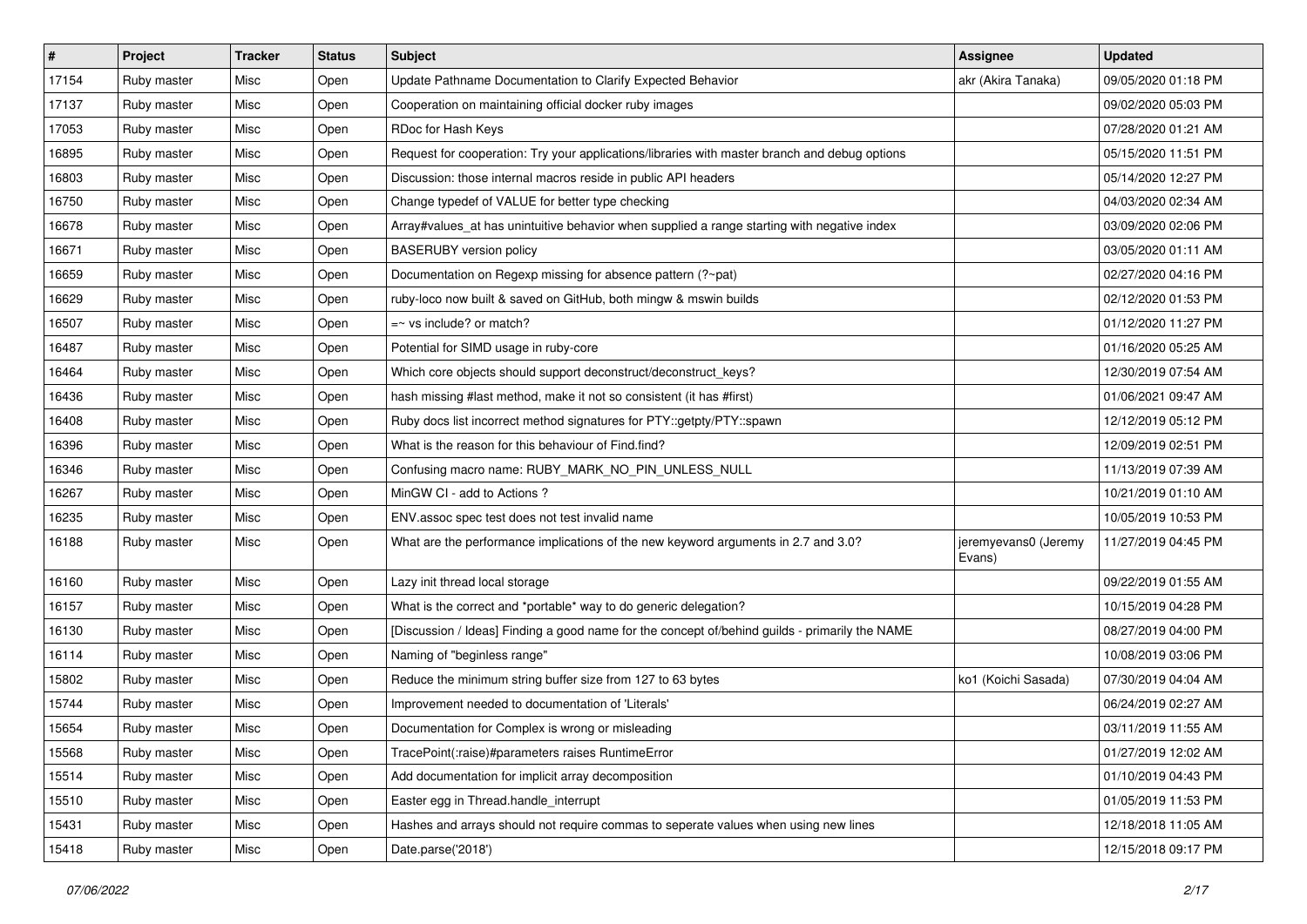| $\vert$ # | Project     | <b>Tracker</b> | <b>Status</b> | <b>Subject</b>                                                                                                                                        | Assignee                     | <b>Updated</b>      |
|-----------|-------------|----------------|---------------|-------------------------------------------------------------------------------------------------------------------------------------------------------|------------------------------|---------------------|
| 15402     | Ruby master | Misc           | Open          | Shrinking excess retained memory of container types on promotion to uncollectible                                                                     |                              | 12/11/2018 08:43 PM |
| 15249     | Ruby master | Misc           | Open          | Documentation for attr_accessor and attr_reader should be corrected                                                                                   |                              | 10/23/2018 08:09 PM |
| 15224     | Ruby master | Misc           | Open          | [DOCs] Minor inconsistency in class Array #initialize_copy -<br>https://ruby-doc.org/core-2.5.1/Array.html#method-i-initialize_copy                   |                              | 10/13/2018 02:26 PM |
| 15202     | Ruby master | Misc           | Open          | Adding Coverity Scan to CI to see the result casually                                                                                                 |                              | 10/25/2018 10:50 AM |
| 15136     | Ruby master | Misc           | Open          | Fix - Wparentheses warnings                                                                                                                           |                              | 09/20/2018 09:41 AM |
| 15007     | Ruby master | Misc           | Open          | Let all Init_xxx and extension APIs frequently called from init code paths be considered cold                                                         | naruse (Yui NARUSE)          | 12/06/2018 11:05 AM |
| 14825     | Ruby master | Misc           | Open          | When redefining 'attr_xx' methods the visibility becomes 'public'                                                                                     |                              | 06/05/2018 05:57 AM |
| 14770     | Ruby master | Misc           | Open          | [META] DevelopersMeeting                                                                                                                              |                              | 05/17/2018 12:28 PM |
| 14768     | Ruby master | Misc           | Open          | Add documentation for    and &&                                                                                                                       |                              | 05/17/2018 09:45 AM |
| 14760     | Ruby master | Misc           | Open          | cross-thread IO#close semantics                                                                                                                       | matz (Yukihiro<br>Matsumoto) | 05/17/2018 08:21 AM |
| 14735     | Ruby master | Misc           | Open          | thread-safe operations in a hash could be documented                                                                                                  |                              | 05/04/2018 01:09 PM |
| 14692     | Ruby master | Misc           | Open          | Question: Ruby stdlib's Option Parser                                                                                                                 | nobu (Nobuyoshi<br>Nakada)   | 04/22/2018 05:53 AM |
| 14673     | Ruby master | Misc           | Open          | Documentation for `Array#drop` / `drop_while` unclear in regard to modification                                                                       |                              | 04/10/2018 09:51 AM |
| 14190     | Ruby master | Misc           | Open          | What are the semantics of \$SAFE?                                                                                                                     |                              | 12/15/2017 10:28 PM |
| 14149     | Ruby master | Misc           | Open          | Ruby Birthday Thread - 25th years anniversary                                                                                                         |                              | 12/02/2017 01:40 AM |
| 14037     | Ruby master | Misc           | Open          | Writing doxygen document comments to static functions                                                                                                 |                              | 10/21/2017 07:48 AM |
| 13968     | Ruby master | Misc           | Open          | [Ruby 3.x perhaps] - A (minimal?) static variant of ruby                                                                                              |                              | 01/14/2018 03:24 PM |
| 13804     | Ruby master | Misc           | Open          | Protected methods cannot be overridden                                                                                                                |                              | 08/10/2017 09:41 PM |
| 13787     | Ruby master | Misc           | Open          | The path to Ruby 3.x - would it be useful to have a separate thread here at the tracker, for<br>discussions and issues and ideas related to ruby 3.x? |                              | 08/08/2017 08:29 AM |
| 13634     | Ruby master | Misc           | Open          | NilClass is lying about respond to?(:clone)                                                                                                           |                              | 06/06/2017 08:27 AM |
| 13497     | Ruby master | Misc           | Open          | Docs, code samples, Ripper example                                                                                                                    |                              | 04/23/2017 04:27 AM |
| 13209     | Ruby master | Misc           | Open          | fact.rb in ruby/sample variations                                                                                                                     |                              | 02/14/2017 12:10 AM |
| 13072     | Ruby master | Misc           | Open          | Current state of date standard library                                                                                                                |                              | 09/02/2017 05:38 PM |
| 12751     | Ruby master | Misc           | Open          | Incompatibility of Ruby 3                                                                                                                             |                              | 09/14/2016 12:48 PM |
| 12595     | Ruby master | Misc           | Open          | Documentation                                                                                                                                         |                              | 07/18/2016 04:39 PM |
| 12277     | Ruby master | Misc           | Open          | Coding rule: colum number                                                                                                                             |                              | 04/13/2016 06:32 PM |
| 11783     | Ruby master | Misc           | Open          | Do you have any idea if you have a budgets?                                                                                                           |                              | 05/16/2019 09:06 PM |
| 11570     | Ruby master | Misc           | Open          | Clarify autoload chaining behavior                                                                                                                    |                              | 10/06/2015 04:52 PM |
| 11355     | Ruby master | Misc           | Open          | Exceptions inheriting from Timeout::Error should behave the same way                                                                                  |                              | 07/15/2015 04:59 PM |
| 11295     | Ruby master | Misc           | Open          | Request for comments about error messages                                                                                                             |                              | 10/22/2015 09:12 AM |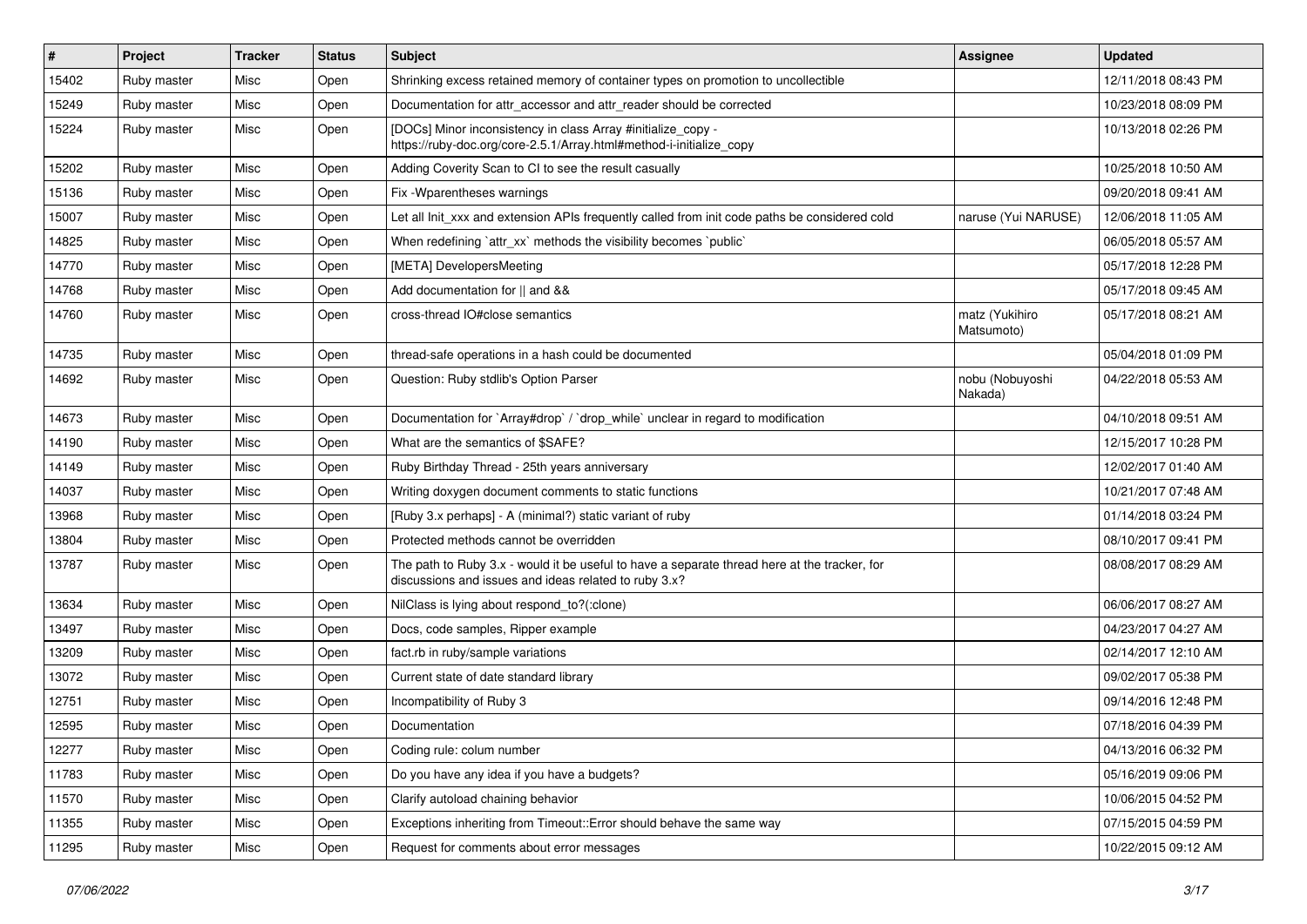| $\vert$ # | Project     | <b>Tracker</b> | <b>Status</b> | <b>Subject</b>                                                                                                                   | <b>Assignee</b>              | <b>Updated</b>      |
|-----------|-------------|----------------|---------------|----------------------------------------------------------------------------------------------------------------------------------|------------------------------|---------------------|
| 10983     | Ruby master | Misc           | Open          | Why blocks make Ruby methods 439% slower?                                                                                        |                              | 11/10/2015 06:21 AM |
| 10783     | Ruby master | Misc           | Open          | String#concat has an "appending" behavior                                                                                        |                              | 08/08/2018 03:08 AM |
| 10628     | Ruby master | Misc           | Open          | Peformance of URI module                                                                                                         | naruse (Yui NARUSE)          | 12/26/2014 04:08 PM |
| 10541     | Ruby master | Misc           | Open          | Remove shorthand string interpolation syntax                                                                                     | matz (Yukihiro<br>Matsumoto) | 10/08/2015 05:44 PM |
| 10513     | Ruby master | Misc           | Open          | instance_eval yields the receiver, but is documented to yield no arguments                                                       | zzak (Zachary Scott)         | 11/14/2014 10:29 PM |
| 10424     | Ruby master | Misc           | Open          | Error message when sorting NaN                                                                                                   |                              | 10/25/2014 02:13 PM |
| 10312     | Ruby master | Misc           | Open          | Give people more control over how the ruby parser sees code and lexical code elements (valid/invalid<br>toggle options) + macros |                              | 01/20/2016 05:14 PM |
| 9832      | Ruby master | Misc           | Open          | better concurrency in threads                                                                                                    |                              | 05/12/2014 12:33 PM |
| 9724      | Ruby master | Misc           | Open          | Warnings in Ruby: allow per-file directives to i.e. suppress warnings                                                            |                              | 04/10/2014 06:21 PM |
| 9516      | Ruby master | Misc           | Open          | Consolidate all deprecation messages to one or more helper methods                                                               |                              | 02/13/2014 05:11 PM |
| 18897     | Ruby master | Feature        | Open          | Add a new instruction for sending messages to ephemeral stack arrays                                                             |                              | 07/05/2022 10:11 PM |
| 18894     | Ruby master | Feature        | Open          | Object#make shareable                                                                                                            |                              | 07/02/2022 11:42 PM |
| 18885     | Ruby master | Feature        | Open          | Long lived fork advisory API (potential Copy on Write optimizations)                                                             |                              | 06/30/2022 09:27 AM |
| 18841     | Ruby master | Feature        | Open          | Proposal: autoload_relative                                                                                                      |                              | 06/19/2022 11:22 PM |
| 18835     | Ruby master | Feature        | Open          | Add InstructionSequence#type method                                                                                              |                              | 06/16/2022 10:30 PM |
| 18832     | Ruby master | Feature        | Open          | Do not have class/module keywords consider ancestors of Object                                                                   |                              | 06/21/2022 05:50 AM |
| 18831     | Ruby master | Feature        | Open          | Block argument to 'yield'                                                                                                        |                              | 06/18/2022 03:12 AM |
| 18825     | Ruby master | Feature        | Open          | Specialized instruction for "array literal + `.hash`"                                                                            |                              | 06/14/2022 05:24 PM |
| 18822     | Ruby master | Feature        | Open          | Ruby lack a proper method to percent-encode strings for URIs (RFC 3986)                                                          |                              | 06/09/2022 02:42 PM |
| 18821     | Ruby master | Feature        | Open          | Expose Pattern Matching interfaces in core classes                                                                               |                              | 06/09/2022 07:24 AM |
| 18815     | Ruby master | Feature        | Open          | instance_{eval,exec} vs Proc#>>                                                                                                  |                              | 06/02/2022 05:17 PM |
| 18814     | Ruby master | Feature        | Open          | Ractor: add method to query incoming message queue size                                                                          |                              | 06/30/2022 10:58 AM |
| 18812     | Ruby master | Feature        | Open          | Add ability to trace exit locations for YJIT                                                                                     |                              | 06/01/2022 02:42 PM |
| 18809     | Ruby master | Feature        | Open          | Add Numeric#ceildiv                                                                                                              |                              | 06/21/2022 06:21 PM |
| 18798     | Ruby master | Feature        | Open          | UnboundMethod#==` with inherited classes                                                                                         |                              | 05/25/2022 12:32 AM |
| 18776     | Ruby master | Feature        | Open          | <b>Object Shapes</b>                                                                                                             |                              | 05/13/2022 01:11 AM |
| 18774     | Ruby master | Feature        | Open          | Add Queue#pop(timeout:)                                                                                                          |                              | 05/20/2022 12:27 AM |
| 18762     | Ruby master | Feature        | Open          | Add an Array#undigits that compliments Integer#digits                                                                            |                              | 05/03/2022 08:08 PM |
| 18757     | Ruby master | Feature        | Open          | Introduce %R percent literal for anchored regular expression patterns                                                            |                              | 04/27/2022 05:30 PM |
| 18736     | Ruby master | Feature        | Open          | self-p for method chain                                                                                                          |                              | 04/15/2022 11:09 AM |
| 18690     | Ruby master | Feature        | Open          | Allow `Kernel#then` to take arguments                                                                                            |                              | 05/10/2022 06:16 PM |
| 18685     | Ruby master | Feature        | Open          | Enumerator.product: Cartesian product of enumerables                                                                             |                              | 04/26/2022 07:02 AM |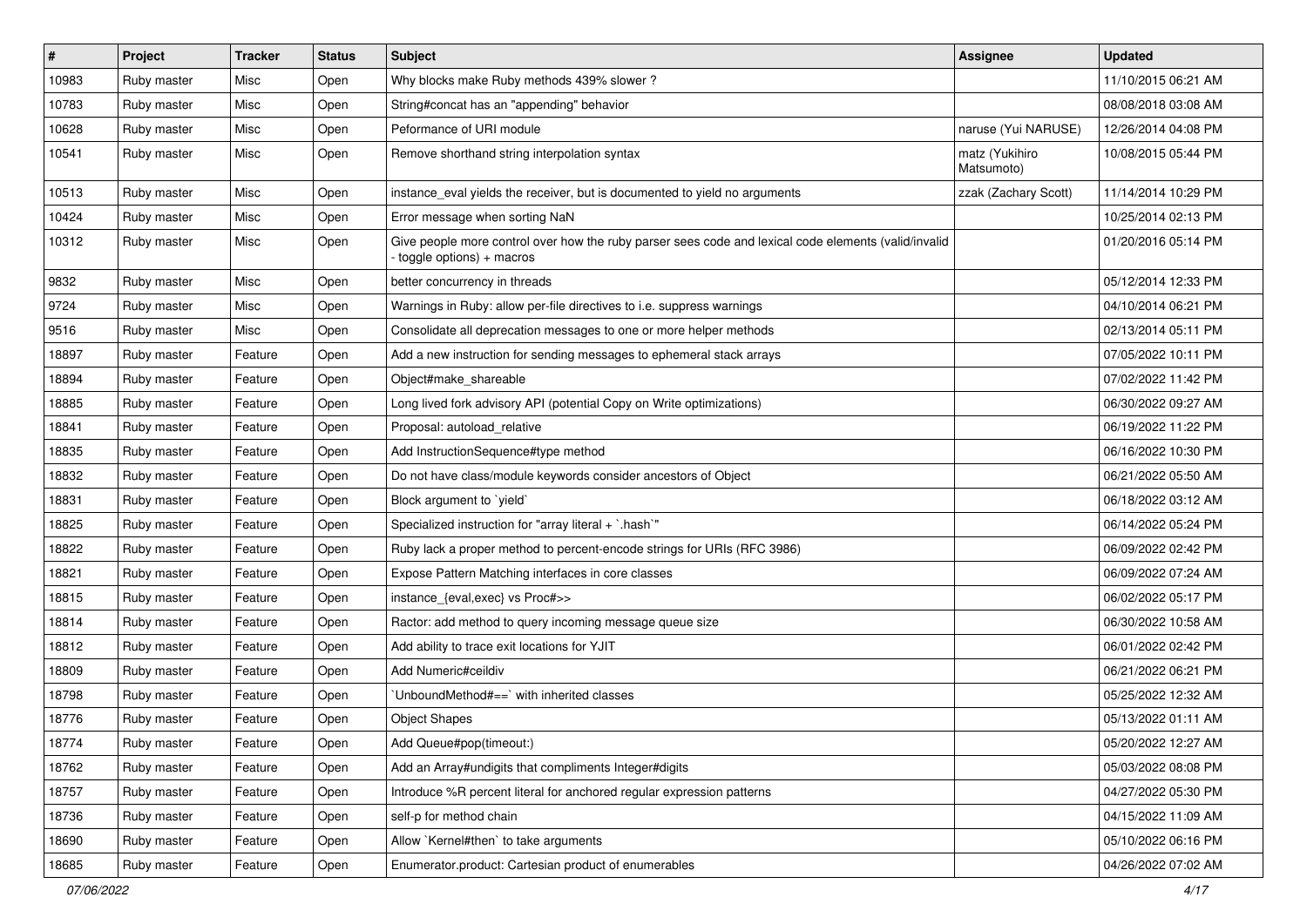| $\vert$ # | Project     | <b>Tracker</b> | <b>Status</b> | <b>Subject</b>                                                                            | Assignee              | <b>Updated</b>      |
|-----------|-------------|----------------|---------------|-------------------------------------------------------------------------------------------|-----------------------|---------------------|
| 18683     | Ruby master | Feature        | Open          | Allow to create hashes with a specific capacity.                                          |                       | 04/22/2022 02:34 PM |
| 18675     | Ruby master | Feature        | Open          | Add new exception class for resolv timeouts                                               |                       | 04/01/2022 11:22 PM |
| 18668     | Ruby master | Feature        | Open          | Merge `io-nonblock` gems into core                                                        |                       | 04/21/2022 10:02 AM |
| 18659     | Ruby master | Feature        | Open          | Create a Binding at the time of an exception and make it available to Rescue              |                       | 03/25/2022 10:55 AM |
| 18654     | Ruby master | Feature        | Open          | Enhancements to prettyprint                                                               | akr (Akira Tanaka)    | 05/12/2022 01:44 PM |
| 18647     | Ruby master | Feature        | Open          | Non-recursive option for iseq-targeted Tracepoints in ruby 2.6+                           |                       | 03/18/2022 09:41 AM |
| 18644     | Ruby master | Feature        | Open          | Coerce anything callable to a Proc                                                        |                       | 06/18/2022 05:28 PM |
| 18642     | Ruby master | Feature        | Open          | Named ripper fields                                                                       |                       | 05/12/2022 01:37 PM |
| 18640     | Ruby master | Feature        | Open          | default empty string argument for `String#sub` and `String#sub!`, e.g. `"hello".sub("I")` |                       | 03/19/2022 02:33 AM |
| 18639     | Ruby master | Feature        | Open          | Update Unicode data to Unicode Version 15.0.0                                             | duerst (Martin Dürst) | 03/22/2022 07:38 PM |
| 18630     | Ruby master | Feature        | Open          | Introduce general `IO#timeout` and `IO#timeout=`for all (non-)blocking operations.        |                       | 04/21/2022 09:36 AM |
| 18617     | Ruby master | Feature        | Open          | Allow multiples keys in Hash#[] acting like Hash#dig                                      |                       | 03/10/2022 01:36 PM |
| 18603     | Ruby master | Feature        | Open          | Allow syntax like obj.method(arg)=value                                                   |                       | 02/27/2022 05:04 PM |
| 18597     | Ruby master | Feature        | Open          | Strings need a named method like `dup` that doesn't duplicate if receiver is mutable      |                       | 02/26/2022 11:56 PM |
| 18594     | Ruby master | Feature        | Open          | Add a #to h method on URI::Generic                                                        |                       | 03/31/2022 01:18 PM |
| 18593     | Ruby master | Feature        | Open          | Add back URI.escape                                                                       |                       | 02/18/2022 07:45 PM |
| 18583     | Ruby master | Feature        | Open          | Pattern-matching: API for custom unpacking strategies?                                    |                       | 03/17/2022 01:10 PM |
| 18576     | Ruby master | Feature        | Open          | Rename `ASCII-8BIT` encoding to `BINARY`                                                  |                       | 03/17/2022 03:06 PM |
| 18573     | Ruby master | Feature        | Open          | Object#pack1                                                                              |                       | 02/08/2022 08:51 AM |
| 18568     | Ruby master | Feature        | Open          | Explore lazy RubyGems boot to reduce need for --disable-gems                              |                       | 02/17/2022 07:15 AM |
| 18564     | Ruby master | Feature        | Open          | Add Exception#detailed message                                                            | mame (Yusuke Endoh)   | 02/01/2022 08:06 PM |
| 18559     | Ruby master | Feature        | Open          | Allocation tracing: Objects created by the parser are attributed to Kernel.require        |                       | 06/28/2022 12:21 PM |
| 18554     | Ruby master | Feature        | Open          | Move unicode_normalize to a default gem                                                   |                       | 01/31/2022 05:51 PM |
| 18551     | Ruby master | Feature        | Open          | Make Range#reverse_each to raise an exception if endless                                  |                       | 01/28/2022 11:13 PM |
| 18515     | Ruby master | Feature        | Open          | Add Range#reverse_each implementation for performance                                     |                       | 01/31/2022 02:23 AM |
| 18498     | Ruby master | Feature        | Open          | Introduce a public WeakKeysMap that compares by equality                                  |                       | 02/20/2022 04:06 PM |
| 18494     | Ruby master | Feature        | Open          | [RFC] ENV["RUBY_GC_"]= changes GC parameters dynamically                                  |                       | 01/17/2022 11:15 PM |
| 18478     | Ruby master | Feature        | Open          | Module#constant pairs                                                                     |                       | 01/11/2022 07:55 PM |
| 18477     | Ruby master | Feature        | Open          | Float#sqrt and Integer#sqrt                                                               |                       | 01/11/2022 07:34 PM |
| 18463     | Ruby master | Feature        | Open          | Random number generation with xoshiro                                                     |                       | 02/13/2022 09:12 AM |
| 18462     | Ruby master | Feature        | Open          | Proposal to merge WASI based WebAssembly support                                          |                       | 03/24/2022 03:05 AM |
| 18440     | Ruby master | Feature        | Open          | YJIT is enabled if any YJIT tuning options are set                                        |                       | 12/30/2021 08:17 PM |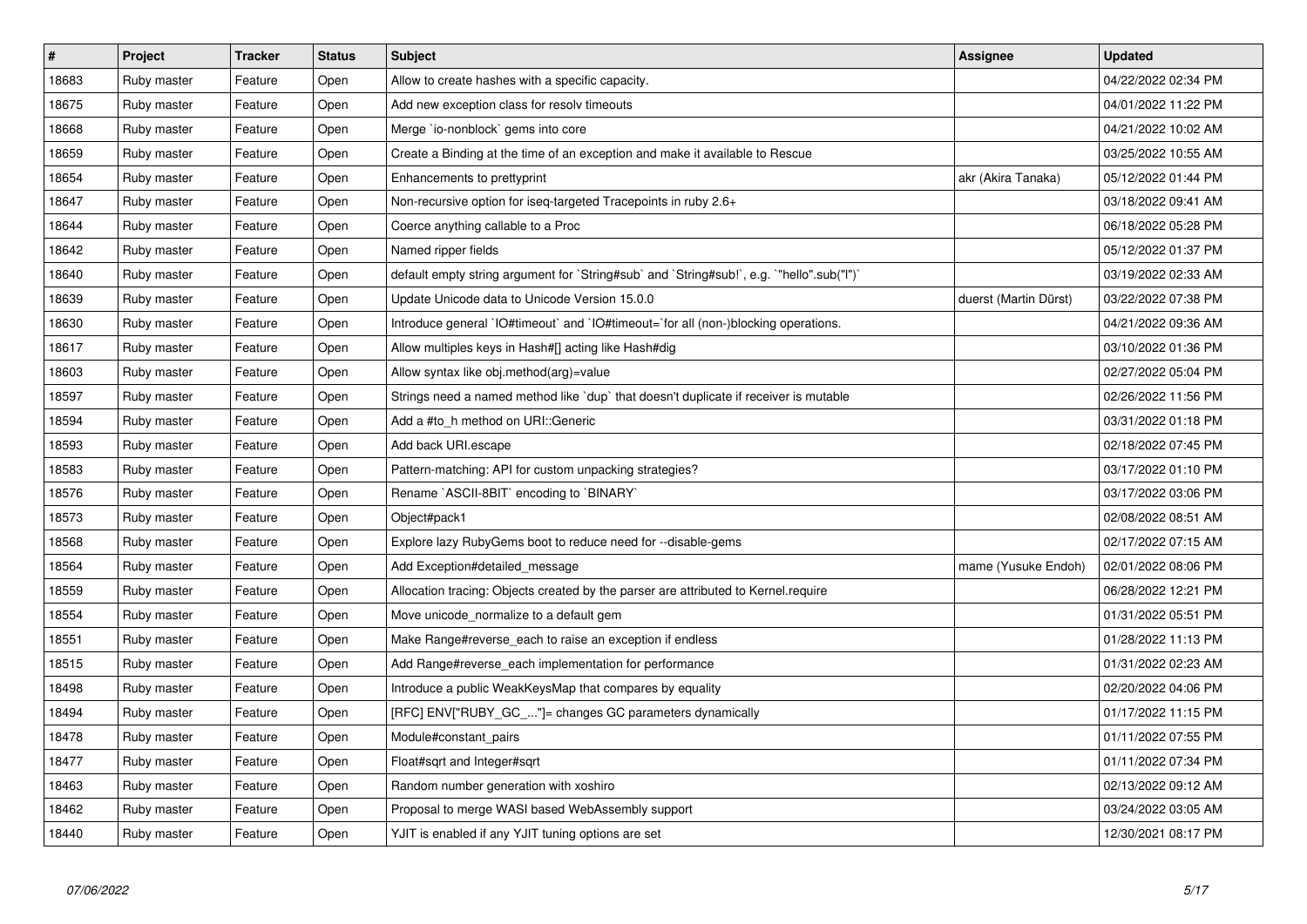| #     | Project     | <b>Tracker</b> | <b>Status</b> | <b>Subject</b>                                                                                                                                                        | Assignee                                | <b>Updated</b>      |
|-------|-------------|----------------|---------------|-----------------------------------------------------------------------------------------------------------------------------------------------------------------------|-----------------------------------------|---------------------|
| 18439 | Ruby master | Feature        | Open          | Support YJIT for VC++                                                                                                                                                 | maximecb (Maxime<br>Chevalier-Boisvert) | 01/10/2022 11:29 PM |
| 18438 | Ruby master | Feature        | Open          | Add `Exception#additional_message` to show additional error information                                                                                               |                                         | 02/07/2022 02:55 AM |
| 18423 | Ruby master | Feature        | Open          | Installing stable versions like 3.0.3 from source generates fatal error by make                                                                                       |                                         | 12/23/2021 11:44 PM |
| 18418 | Ruby master | Feature        | Open          | Add Net::HTTP#security_level=                                                                                                                                         |                                         | 12/19/2021 11:58 AM |
| 18411 | Ruby master | Feature        | Open          | Introduce `Fiber.blocking` for disabling scheduler.                                                                                                                   |                                         | 12/23/2021 05:10 PM |
| 18410 | Ruby master | Feature        | Open          | Proposal to make inspect include underscores on numerics                                                                                                              |                                         | 12/16/2021 09:07 AM |
| 18402 | Ruby master | Feature        | Open          | Argument Labels                                                                                                                                                       |                                         | 01/31/2022 06:14 PM |
| 18401 | Ruby master | Feature        | Open          | Rework `require_relative` to add the "current path" on `\$LOAD_PATH`                                                                                                  |                                         | 12/09/2021 05:41 PM |
| 18395 | Ruby master | Feature        | Open          | Introduce Array#subtract! for performance                                                                                                                             |                                         | 12/08/2021 04:42 PM |
| 18384 | Ruby master | Feature        | Open          | Pattern Match Object                                                                                                                                                  |                                         | 05/07/2022 06:01 PM |
| 18376 | Ruby master | Feature        | Open          | Version comparison API                                                                                                                                                |                                         | 12/30/2021 10:33 AM |
| 18369 | Ruby master | Feature        | Open          | users.detect(:name, "Dorian") as shorthand for users.detect {  user  user.name == "Dorian" }                                                                          |                                         | 12/03/2021 02:23 PM |
| 18368 | Ruby master | Feature        | Open          | Range#step semantics for non-Numeric ranges                                                                                                                           |                                         | 02/02/2022 03:42 PM |
| 18360 | Ruby master | Feature        | Open          | <b>PrettyPrint enhancements</b>                                                                                                                                       |                                         | 11/24/2021 12:15 AM |
| 18357 | Ruby master | Feature        | Open          | Proposal: stop raising when block passed to IO#each * closes the IO                                                                                                   |                                         | 11/22/2021 09:03 PM |
| 18334 | Ruby master | Feature        | Open          | ENV#to_h returns a new Hash object but Hash#to_h does not, which can cause inconsistencies                                                                            |                                         | 11/17/2021 05:46 PM |
| 18332 | Ruby master | Feature        | Open          | a ? b                                                                                                                                                                 |                                         | 12/29/2021 04:38 AM |
| 18331 | Ruby master | Feature        | Open          | Kernel.#Time                                                                                                                                                          |                                         | 11/13/2021 12:41 PM |
| 18296 | Ruby master | Feature        | Open          | Custom exception formatting should override `Exception#full_message`.                                                                                                 |                                         | 12/15/2021 08:49 PM |
| 18291 | Ruby master | Feature        | Open          | When use $=$ with named group, if regex is on the right side, variable not defined.                                                                                   |                                         | 11/06/2021 12:36 PM |
| 18285 | Ruby master | Feature        | Open          | NoMethodError#message uses a lot of CPU/is really expensive to call                                                                                                   |                                         | 01/30/2022 12:45 PM |
| 18275 | Ruby master | Feature        | Open          | Add an option to define_method to not capture the surrounding environment                                                                                             | ko1 (Koichi Sasada)                     | 12/03/2021 02:34 PM |
| 18265 | Ruby master | Feature        | Open          | Self-contained one-binary feature which discuss on ruby kaigi 2021 day 2, $\mathbb I$ Ruby Committers vs the<br>World / CRuby Committers                              |                                         | 10/24/2021 04:11 PM |
| 18262 | Ruby master | Feature        | Open          | Enumerator::Lazy#partition                                                                                                                                            |                                         | 11/20/2021 10:17 AM |
| 18259 | Ruby master | Feature        | Open          | Support quarter spec %q in Time#strftime                                                                                                                              |                                         | 10/21/2021 12:15 PM |
| 18256 | Ruby master | Feature        | Open          | Change the canonical name of Thread::Mutex, Thread::Queue, Thread::SizedQueue and<br>Thread::ConditionVariable to just Mutex, Queue, SizedQueue and ConditionVariable |                                         | 10/20/2021 10:59 PM |
| 18242 | Ruby master | Feature        | Open          | Parser makes multiple assignment sad in confusing way                                                                                                                 |                                         | 10/09/2021 07:58 AM |
| 18228 | Ruby master | Feature        | Open          | Add a 'timeout' option to 'IO.copy_stream'                                                                                                                            |                                         | 10/01/2021 05:10 AM |
| 18227 | Ruby master | Feature        | Open          | Static class initialization.                                                                                                                                          | ioquatix (Samuel<br>Williams)           | 09/29/2021 09:21 PM |
| 18194 | Ruby master | Feature        | Open          | No easy way to format exception messages per thread/fiber scheduler context.                                                                                          | mame (Yusuke Endoh)                     | 09/29/2021 10:10 AM |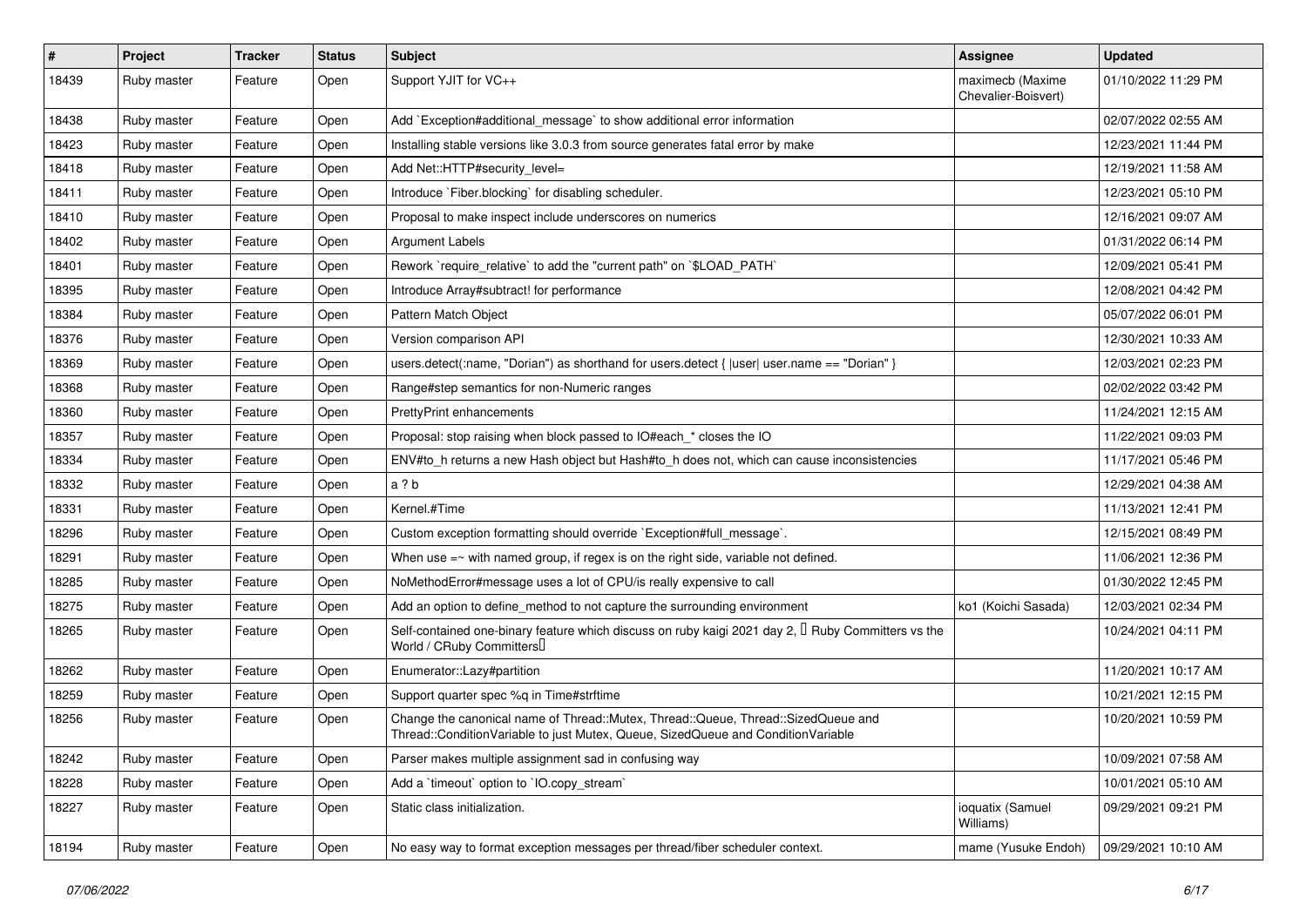| $\vert$ # | Project     | <b>Tracker</b> | <b>Status</b> | <b>Subject</b>                                                                                                                              | <b>Assignee</b>              | <b>Updated</b>      |
|-----------|-------------|----------------|---------------|---------------------------------------------------------------------------------------------------------------------------------------------|------------------------------|---------------------|
| 18181     | Ruby master | Feature        | Open          | Introduce Enumerable#min with value, max with value, and minmax with value                                                                  |                              | 01/25/2022 07:33 AM |
| 18179     | Ruby master | Feature        | Open          | Add Math methods to Numeric                                                                                                                 |                              | 03/24/2022 02:54 PM |
| 18168     | Ruby master | Feature        | Open          | Add ActiveSupport deep_transform_values to Ruby                                                                                             |                              | 09/15/2021 05:29 AM |
| 18162     | Ruby master | Feature        | Open          | Shorthand method Proc#isolate to create isolated proc objects                                                                               |                              | 09/13/2021 02:33 AM |
| 18159     | Ruby master | Feature        | Open          | Integrate functionality of dead_end gem into Ruby                                                                                           | matz (Yukihiro<br>Matsumoto) | 06/17/2022 02:06 PM |
| 18151     | Ruby master | Feature        | Open          | Incorrect Resolv result when DNS server is unreachable                                                                                      |                              | 09/18/2021 12:22 AM |
| 18146     | Ruby master | Feature        | Open          | Add `delete_prefix` and `delete_suffix` to `Pathname`                                                                                       |                              | 09/03/2021 04:59 AM |
| 18137     | Ruby master | Feature        | Open          | A new method to check Proc is isolated or not                                                                                               |                              | 10/27/2021 07:30 AM |
| 18136     | Ruby master | Feature        | Open          | take_while_after                                                                                                                            |                              | 01/28/2022 06:23 AM |
| 18135     | Ruby master | Feature        | Open          | Introduce Enumerable#detect only                                                                                                            |                              | 09/02/2021 05:44 PM |
| 18127     | Ruby master | Feature        | Open          | Ractor-local version of Singleton                                                                                                           |                              | 11/09/2021 02:45 PM |
| 18083     | Ruby master | Feature        | Open          | Capture error in ensure block.                                                                                                              |                              | 10/21/2021 01:00 PM |
| 18070     | Ruby master | Feature        | Open          | `attr` should be removed                                                                                                                    |                              | 08/09/2021 05:51 PM |
| 18069     | Ruby master | Feature        | Open          | instance_exec` is just ignored when the block is originally a method                                                                        |                              | 08/10/2021 05:33 AM |
| 18063     | Ruby master | Feature        | Open          | io_uring implementation                                                                                                                     |                              | 08/05/2021 10:02 AM |
| 18057     | Ruby master | Feature        | Open          | Introduce Array#mean                                                                                                                        |                              | 08/02/2021 02:16 PM |
| 18055     | Ruby master | Feature        | Open          | Introduce                                                                                                                                   |                              | 07/30/2021 09:30 AM |
| 18035     | Ruby master | Feature        | Open          | Introduce general model/semantic for immutable by default.                                                                                  |                              | 11/09/2021 04:47 PM |
| 18033     | Ruby master | Feature        | Open          | Time.new to parse a string                                                                                                                  |                              | 12/07/2021 02:15 PM |
| 18005     | Ruby master | Feature        | Open          | Enable non-blocking `binding.irb`.                                                                                                          |                              | 06/24/2021 07:20 PM |
| 18004     | Ruby master | Feature        | Open          | Add Async to the stdlib                                                                                                                     |                              | 07/05/2022 05:09 PM |
| 17994     | Ruby master | Feature        | Open          | Clarify 'IO.read' behavior and add 'File.read' method                                                                                       |                              | 07/16/2021 03:04 AM |
| 17950     | Ruby master | Feature        | Open          | Unable to pattern-match against a String key                                                                                                |                              | 06/15/2021 11:42 AM |
| 17944     | Ruby master | Feature        | Open          | Remove Socket.gethostbyaddr and Socket.gethostbyname                                                                                        |                              | 06/10/2021 08:26 AM |
| 17942     | Ruby master | Feature        | Open          | Add a `initialize(public @a, private @b)` shortcut syntax for defining public/private accessors for<br>instance vars as part of constructor |                              | 12/13/2021 12:43 AM |
| 17938     | Ruby master | Feature        | Open          | Keyword alternative for boolean positional arguments                                                                                        |                              | 07/15/2021 06:46 AM |
| 17924     | Ruby master | Feature        | Open          | Range#infinite?                                                                                                                             |                              | 07/08/2021 11:58 PM |
| 17884     | Ruby master | Feature        | Open          | locindex for profiling tools                                                                                                                | ko1 (Koichi Sasada)          | 05/24/2021 04:17 PM |
| 17859     | Ruby master | Feature        | Open          | Start IRB when running just `ruby`                                                                                                          |                              | 05/14/2021 07:54 AM |
| 17856     | Ruby master | Feature        | Open          | ary.member? is slower than ary.include?                                                                                                     |                              | 05/11/2021 10:12 AM |
| 17851     | Ruby master | Feature        | Open          | ruby extension for memoryview                                                                                                               |                              | 05/05/2021 03:15 PM |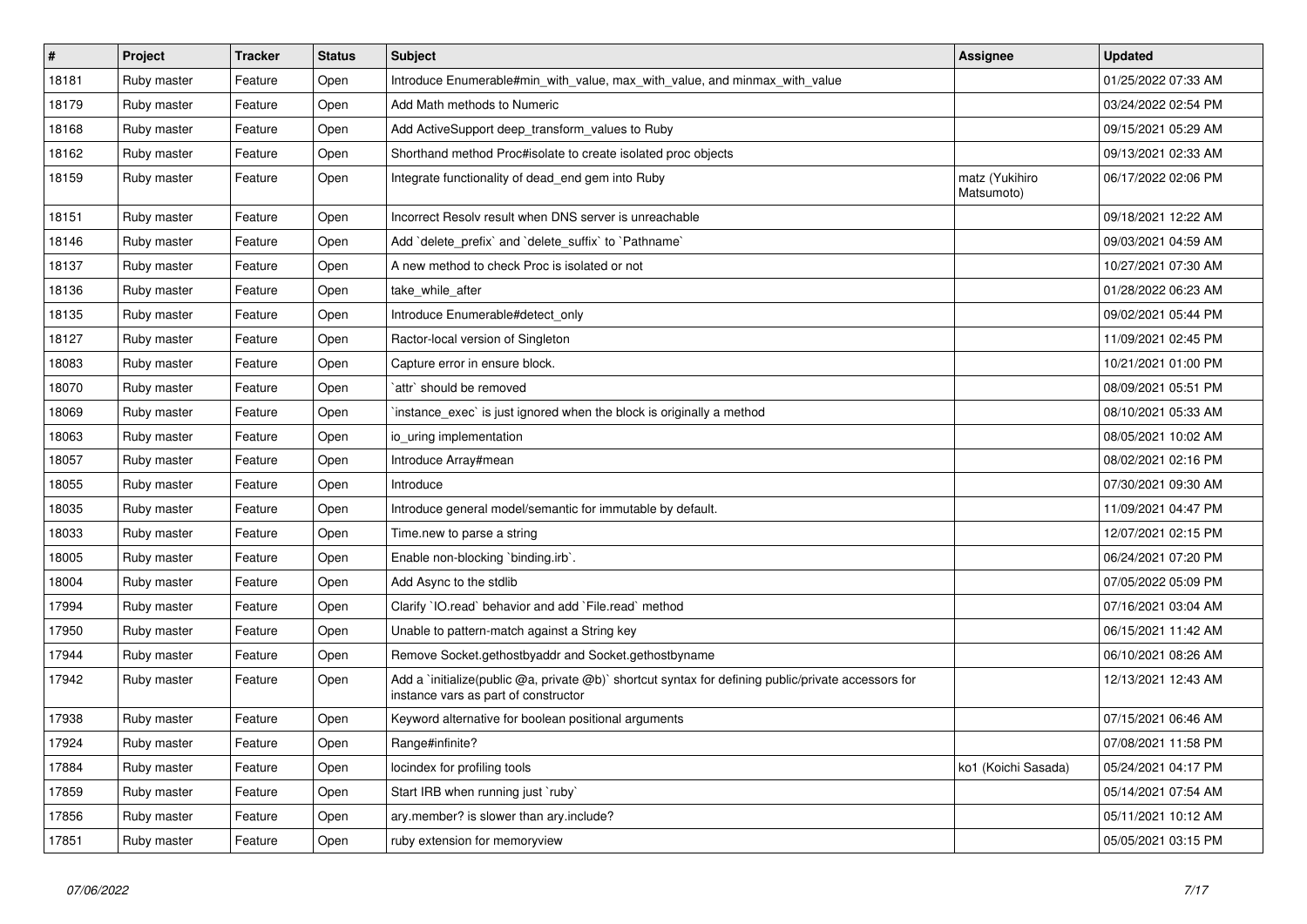| $\sharp$ | Project     | <b>Tracker</b> | <b>Status</b> | Subject                                                                                                                                                   | <b>Assignee</b>              | <b>Updated</b>      |
|----------|-------------|----------------|---------------|-----------------------------------------------------------------------------------------------------------------------------------------------------------|------------------------------|---------------------|
| 17849    | Ruby master | Feature        | Open          | Fix Timeout timeout so that it can be used in threaded Web servers                                                                                        | matz (Yukihiro<br>Matsumoto) | 04/10/2022 06:26 AM |
| 17844    | Ruby master | Feature        | Open          | Support list of methods to test with respond to?                                                                                                          |                              | 05/06/2021 07:00 PM |
| 17834    | Ruby master | Feature        | Open          | Add a Bytes and BytesArray class that implement memoryview                                                                                                |                              | 05/06/2021 02:22 PM |
| 17833    | Ruby master | Feature        | Open          | add IO.readinto(b) where b is a bytes like object that is you can get a memoryview from                                                                   |                              | 06/30/2021 02:36 PM |
| 17830    | Ruby master | Feature        | Open          | Add Integer#previous and Integer#prev                                                                                                                     | matz (Yukihiro<br>Matsumoto) | 04/27/2021 11:35 PM |
| 17825    | Ruby master | Feature        | Open          | Uniformize Float::INFINITY and Date::infinity.new                                                                                                         |                              | 05/04/2021 01:43 AM |
| 17808    | Ruby master | Feature        | Open          | Feature Request: JS like splat of Object properties as named method parameters                                                                            |                              | 04/17/2021 11:43 PM |
| 17797    | Ruby master | Feature        | Open          | MIPS support for addr2line.c                                                                                                                              |                              | 04/13/2021 03:49 AM |
| 17790    | Ruby master | Feature        | Open          | Have a way to clear a String without resetting its capacity                                                                                               |                              | 04/21/2021 11:27 PM |
| 17786    | Ruby master | Feature        | Open          | Proposal: new "ends" keyword                                                                                                                              |                              | 04/11/2021 01:40 AM |
| 17785    | Ruby master | Feature        | Open          | Allow named parameters to be keywords                                                                                                                     | matz (Yukihiro<br>Matsumoto) | 12/17/2021 06:10 PM |
| 17773    | Ruby master | Feature        | Open          | Alias `Numeric#zero?` and `Float#zero?` as `Numeric#empty?` and `Float#empty?`                                                                            |                              | 04/02/2021 03:39 PM |
| 17771    | Ruby master | Feature        | Open          | String#start_with? should not construct MatchData or set \$~                                                                                              |                              | 04/02/2021 02:49 PM |
| 17758    | Ruby master | Feature        | Open          | Provide Hash#count for performance improvement                                                                                                            |                              | 03/28/2021 06:39 PM |
| 17753    | Ruby master | Feature        | Open          | Add Module#namespace                                                                                                                                      |                              | 07/04/2022 01:42 AM |
| 17749    | Ruby master | Feature        | Open          | Const source location without name                                                                                                                        |                              | 04/17/2021 07:38 AM |
| 17743    | Ruby master | Feature        | Open          | Show argument types in backtrace                                                                                                                          |                              | 03/25/2021 06:39 PM |
| 17741    | Ruby master | Feature        | Open          | Ruby links to `objc` for convenience - this should be moved into a native ext                                                                             |                              | 03/23/2021 01:24 AM |
| 17718    | Ruby master | Feature        | Open          | a method paramaters object that can be pattern matched against                                                                                            |                              | 03/24/2021 01:29 PM |
| 17682    | Ruby master | Feature        | Open          | String#casecmp performance improvement                                                                                                                    |                              | 03/24/2021 02:29 PM |
| 17663    | Ruby master | Feature        | Open          | Enumerator#with, an alternative to Enumerator#with object                                                                                                 |                              | 03/02/2021 05:48 PM |
| 17660    | Ruby master | Feature        | Open          | Expose information about which basic methods have been redefined                                                                                          |                              | 03/02/2021 03:31 PM |
| 17647    | Ruby master | Feature        | Open          | Print register `r11` on 32-bit ARM Linux                                                                                                                  |                              | 04/30/2021 11:22 AM |
| 17627    | Ruby master | Feature        | Open          | Suggestion: Implement `freeze_values` instance method on collection-like classes.                                                                         |                              | 02/16/2021 07:58 PM |
| 17616    | Ruby master | Feature        | Open          | Support backtracing on Linux with non-GNU-libc + libunwind                                                                                                |                              | 02/09/2021 01:12 PM |
| 17611    | Ruby master | Feature        | Open          | Expose `rb_execarg` interfaces and `rb_grantpt`                                                                                                           |                              | 02/07/2021 01:52 AM |
| 17579    | Ruby master | Feature        | Open          | [Proposal] A suggestion for newline-separated shorthand notation, for the creation of Arrays<br>containing strings that may contain '' (space) characters |                              | 01/25/2021 04:33 PM |
| 17576    | Ruby master | Feature        | Open          | Partial Functions (procs, lambdas)                                                                                                                        |                              | 01/24/2021 07:58 PM |
| 17566    | Ruby master | Feature        | Open          | Tune thread QoS / efficiency on macOS                                                                                                                     |                              | 01/29/2021 09:16 AM |
| 17562    | Ruby master | Feature        | Open          | Update -E option in --help                                                                                                                                |                              | 01/19/2021 05:38 PM |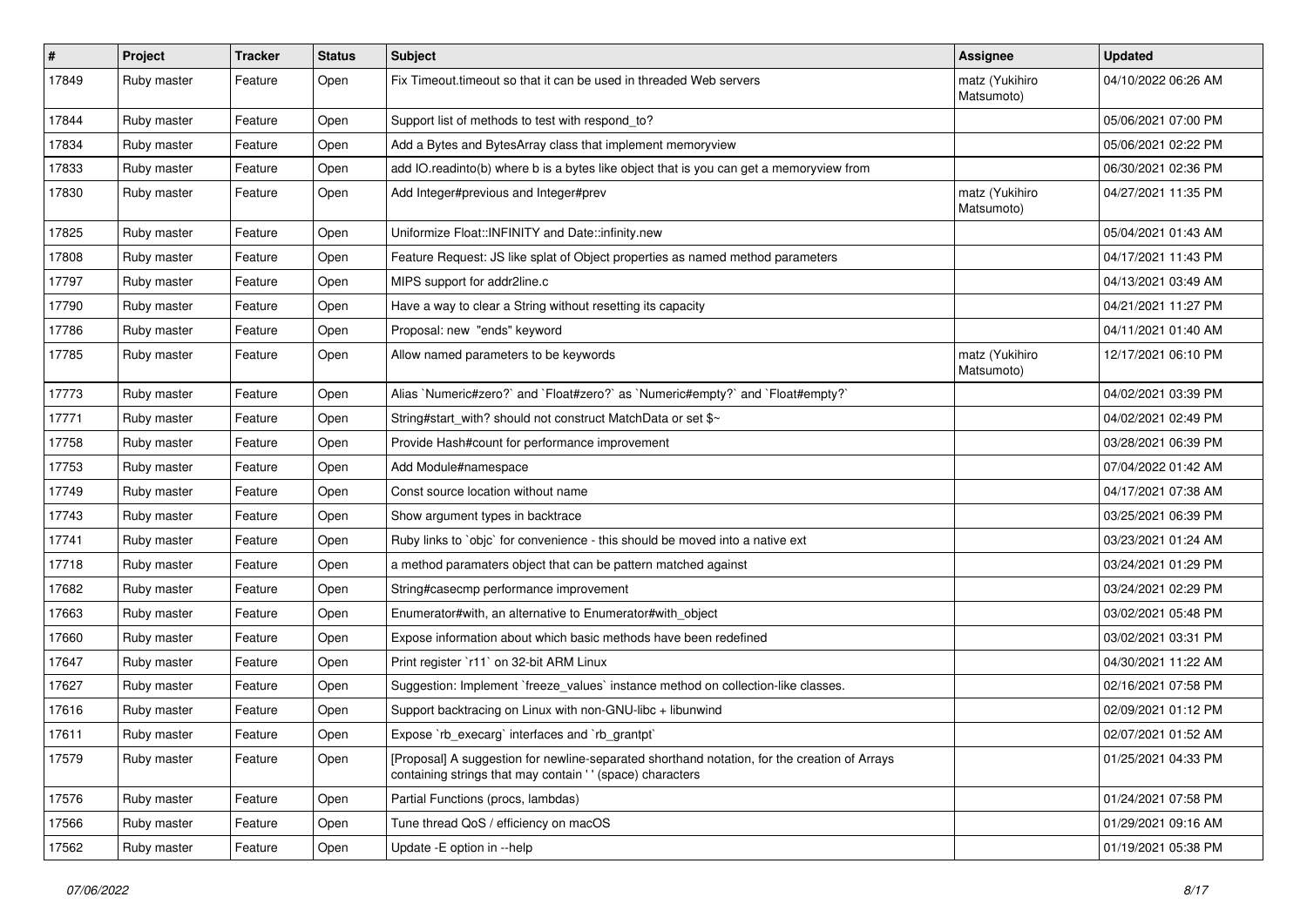| $\vert$ # | Project     | <b>Tracker</b> | <b>Status</b> | <b>Subject</b>                                                             | Assignee                          | <b>Updated</b>      |
|-----------|-------------|----------------|---------------|----------------------------------------------------------------------------|-----------------------------------|---------------------|
| 17550     | Ruby master | Feature        | Open          | Why no function to get all subdirectories of a directory?                  |                                   | 01/18/2021 08:57 AM |
| 17548     | Ruby master | Feature        | Open          | Need simple way to include symlink directories in Dir.glob                 |                                   | 03/21/2022 01:35 PM |
| 17528     | Ruby master | Feature        | Open          | Make Addrinfo.getaddrinfo fall back to Timeout.timeout for :resolv_timeout |                                   | 01/13/2021 08:50 PM |
| 17525     | Ruby master | Feature        | Open          | Implement Happy Eyeballs Version 2 (RFC8305) in Socket.tcp                 | Glass saga (Masaki<br>Matsushita) | 06/16/2022 01:08 AM |
| 17496     | Ruby master | Feature        | Open          | Add constant Math::TAU                                                     |                                   | 01/13/2021 05:47 AM |
| 17474     | Ruby master | Feature        | Open          | Interpreting constants at compile time                                     |                                   | 01/07/2021 04:40 PM |
| 17473     | Ruby master | Feature        | Open          | Make Pathname to embedded class of Ruby                                    | akr (Akira Tanaka)                | 01/07/2022 09:25 AM |
| 17472     | Ruby master | Feature        | Open          | HashWithIndifferentAccess like Hash extension                              |                                   | 06/16/2022 01:08 AM |
| 17471     | Ruby master | Feature        | Open          | send if method for improved conditional chaining                           |                                   | 12/29/2020 03:23 PM |
| 17468     | Ruby master | Feature        | Open          | Deprecate RUBY_DEVEL                                                       |                                   | 06/16/2022 01:08 AM |
| 17416     | Ruby master | Feature        | Open          | Improve performance Kernel#itself                                          |                                   | 12/21/2020 01:14 PM |
| 17414     | Ruby master | Feature        | Open          | Ractor should allow access to shareable attributes for Modules/Classes     | ko1 (Koichi Sasada)               | 12/21/2020 03:56 PM |
| 17406     | Ruby master | Feature        | Open          | Add `NoMatchingPatternError#depth`                                         |                                   | 12/19/2020 03:18 PM |
| 17404     | Ruby master | Feature        | Open          | Ractor `move:` API to allow shareability check                             | ko1 (Koichi Sasada)               | 12/18/2020 09:17 PM |
| 17393     | Ruby master | Feature        | Open          | `Ractor::Moved#inspect`                                                    | ko1 (Koichi Sasada)               | 12/21/2020 05:47 PM |
| 17375     | Ruby master | Feature        | Open          | Add scheduler callbacks for transferring fibers                            |                                   | 12/07/2020 11:31 PM |
| 17357     | Ruby master | Feature        | Open          | Queue#pop`should have a block form for closed queues                       |                                   | 01/12/2021 07:32 AM |
| 17356     | Ruby master | Feature        | Open          | Alignment of memory allocated through Fiddle struct's malloc               |                                   | 12/02/2020 11:06 AM |
| 17353     | Ruby master | Feature        | Open          | Functional chaining operator                                               |                                   | 11/30/2020 03:29 AM |
| 17333     | Ruby master | Feature        | Open          | Enumerable#many?                                                           |                                   | 12/11/2020 03:38 AM |
| 17330     | Ruby master | Feature        | Open          | Object#non                                                                 |                                   | 01/25/2021 03:54 PM |
| 17326     | Ruby master | Feature        | Open          | Add Kernel#must! to the standard library                                   |                                   | 06/22/2022 04:10 PM |
| 17325     | Ruby master | Feature        | Open          | Adds Fiber#cancel, which forces a Fiber to break/return                    |                                   | 11/19/2020 12:34 AM |
| 17316     | Ruby master | Feature        | Open          | On memoization                                                             |                                   | 05/13/2022 11:32 AM |
| 17315     | Ruby master | Feature        | Open          | Hash #transform                                                            |                                   | 11/13/2020 08:38 PM |
| 17311     | Ruby master | Feature        | Open          | Improve performance Array#deconstruct & Array#to_ary                       |                                   | 11/08/2020 07:12 AM |
| 17298     | Ruby master | Feature        | Open          | Ractor's basket communication APIs                                         |                                   | 11/13/2020 04:16 PM |
| 17290     | Ruby master | Feature        | Open          | Syntax sugar for boolean keyword argument                                  |                                   | 10/29/2020 04:51 AM |
| 17288     | Ruby master | Feature        | Open          | Optimize _send_ call with a literal method name                            | matz (Yukihiro<br>Matsumoto)      | 10/30/2020 12:17 AM |
| 17286     | Ruby master | Feature        | Open          | `Ractor.new` should accept `move: true`                                    |                                   | 11/08/2020 03:01 AM |
| 17285     | Ruby master | Feature        | Open          | Less strict `Ractor.select`                                                |                                   | 10/26/2020 03:15 AM |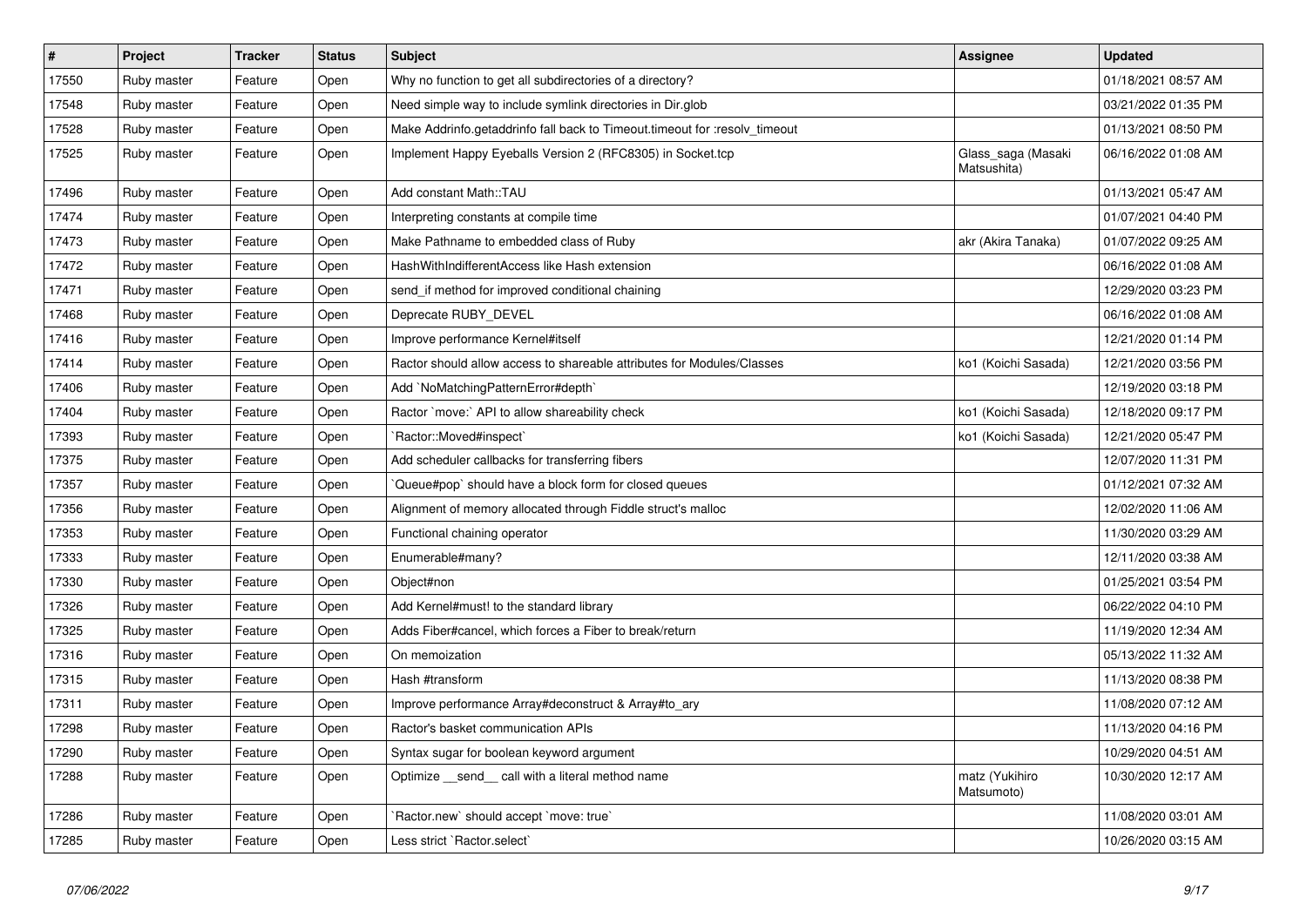| $\pmb{\#}$ | Project     | <b>Tracker</b> | <b>Status</b> | <b>Subject</b>                                                                              | Assignee                     | <b>Updated</b>      |
|------------|-------------|----------------|---------------|---------------------------------------------------------------------------------------------|------------------------------|---------------------|
| 17279      | Ruby master | Feature        | Open          | Allow a negative step in Range#step with a block                                            | matz (Yukihiro<br>Matsumoto) | 10/22/2020 02:23 AM |
| 17258      | Ruby master | Feature        | Open          | Oneshot Branch Coverage                                                                     |                              | 10/09/2020 08:26 PM |
| 17210      | Ruby master | Feature        | Open          | More readable and useful `Set#inspect`                                                      | knu (Akinori MUSHA)          | 05/19/2021 10:12 PM |
| 17208      | Ruby master | Feature        | Open          | Add `Set#compact` and `Set#compact!` methods                                                |                              | 11/05/2020 10:44 AM |
| 17206      | Ruby master | Feature        | Open          | Introduce new Regexp option to avoid global MatchData allocations                           |                              | 10/28/2020 10:43 PM |
| 17184      | Ruby master | Feature        | Open          | No stdlib function to perform simple string replacement                                     | matz (Yukihiro<br>Matsumoto) | 02/23/2021 09:27 PM |
| 17173      | Ruby master | Feature        | Open          | open-uri D ciphers DOODOO                                                                   | akr (Akira Tanaka)           | 09/25/2020 09:17 AM |
| 17166      | Ruby master | Feature        | Open          | net/http not supporting unix domain sockets                                                 |                              | 09/12/2020 02:51 PM |
| 17165      | Ruby master | Feature        | Open          | Add `filter` and `flatten` keywords to `Enumerable#map`                                     |                              | 09/13/2020 09:41 AM |
| 17163      | Ruby master | Feature        | Open          | Rename `begin`                                                                              |                              | 09/09/2020 03:04 AM |
| 17156      | Ruby master | Feature        | Open          | Refinements per directory tree                                                              |                              | 12/07/2020 05:19 AM |
| 17155      | Ruby master | Feature        | Open          | Add a Diggable mixin                                                                        |                              | 09/05/2020 02:08 PM |
| 17151      | Ruby master | Feature        | Open          | Support multiple builtin ruby code for implimatation in Ruby & C                            |                              | 09/05/2020 01:41 AM |
| 17148      | Ruby master | Feature        | Open          | stdbuf(1) support                                                                           |                              | 09/07/2020 04:12 AM |
| 17143      | Ruby master | Feature        | Open          | Improve support for warning categories                                                      |                              | 11/20/2020 01:05 PM |
| 17140      | Ruby master | Feature        | Open          | Merge Enumerable#grep(_v) with Enumerable#select/reject                                     |                              | 02/10/2021 07:56 AM |
| 17134      | Ruby master | Feature        | Open          | Add resolv_timeout to TCPSocket                                                             |                              | 12/10/2020 09:09 AM |
| 17127      | Ruby master | Feature        | Open          | Some TrueClass methods are faster if implemented in Ruby                                    |                              | 11/05/2020 07:11 AM |
| 17121      | Ruby master | Feature        | Open          | Remove ENV#index                                                                            |                              | 08/13/2020 09:58 AM |
| 17115      | Ruby master | Feature        | Open          | Optimize String#casecmp? for ASCII strings                                                  |                              | 08/15/2020 03:48 AM |
| 17099      | Ruby master | Feature        | Open          | Remove boolean argument and warning from Module#attr                                        |                              | 12/18/2020 04:15 AM |
| 17097      | Ruby master | Feature        | Open          | `map_min`, `map_max`                                                                        |                              | 01/13/2021 01:24 AM |
| 17056      | Ruby master | Feature        | Open          | Array#index: Allow specifying the position to start search as in String#index               |                              | 09/25/2020 01:41 PM |
| 17047      | Ruby master | Feature        | Open          | Support parameters for MAIL FROM and RCPT TO                                                |                              | 12/06/2021 08:16 PM |
| 17040      | Ruby master | Feature        | Open          | cleanup include/ruby/backward*                                                              |                              | 08/26/2020 07:07 AM |
| 17036      | Ruby master | Feature        | Open          | Regexp deconstruction keys to allow pattern matching                                        |                              | 07/19/2020 02:45 PM |
| 17016      | Ruby master | Feature        | Open          | Enumerable#accumulate                                                                       |                              | 04/27/2021 03:14 PM |
| 17006      | Ruby master | Feature        | Open          | Let `Kernel#Hash` take a block to provide the default value                                 |                              | 07/04/2020 07:51 AM |
| 17004      | Ruby master | Feature        | Open          | Provide a way for methods to omit their return value                                        |                              | 07/20/2020 05:44 AM |
| 17001      | Ruby master | Feature        | Open          | [Feature] Dir.scan to yield dirent for efficient and composable recursive directory scaning |                              | 06/30/2020 07:57 PM |
| 16995      | Ruby master | Feature        | Open          | Sets: <=> should be specialized                                                             |                              | 06/26/2020 08:43 PM |
| 16993      | Ruby master | Feature        | Open          | Sets: from hash keys using Hash#key_set                                                     |                              | 06/27/2020 05:44 AM |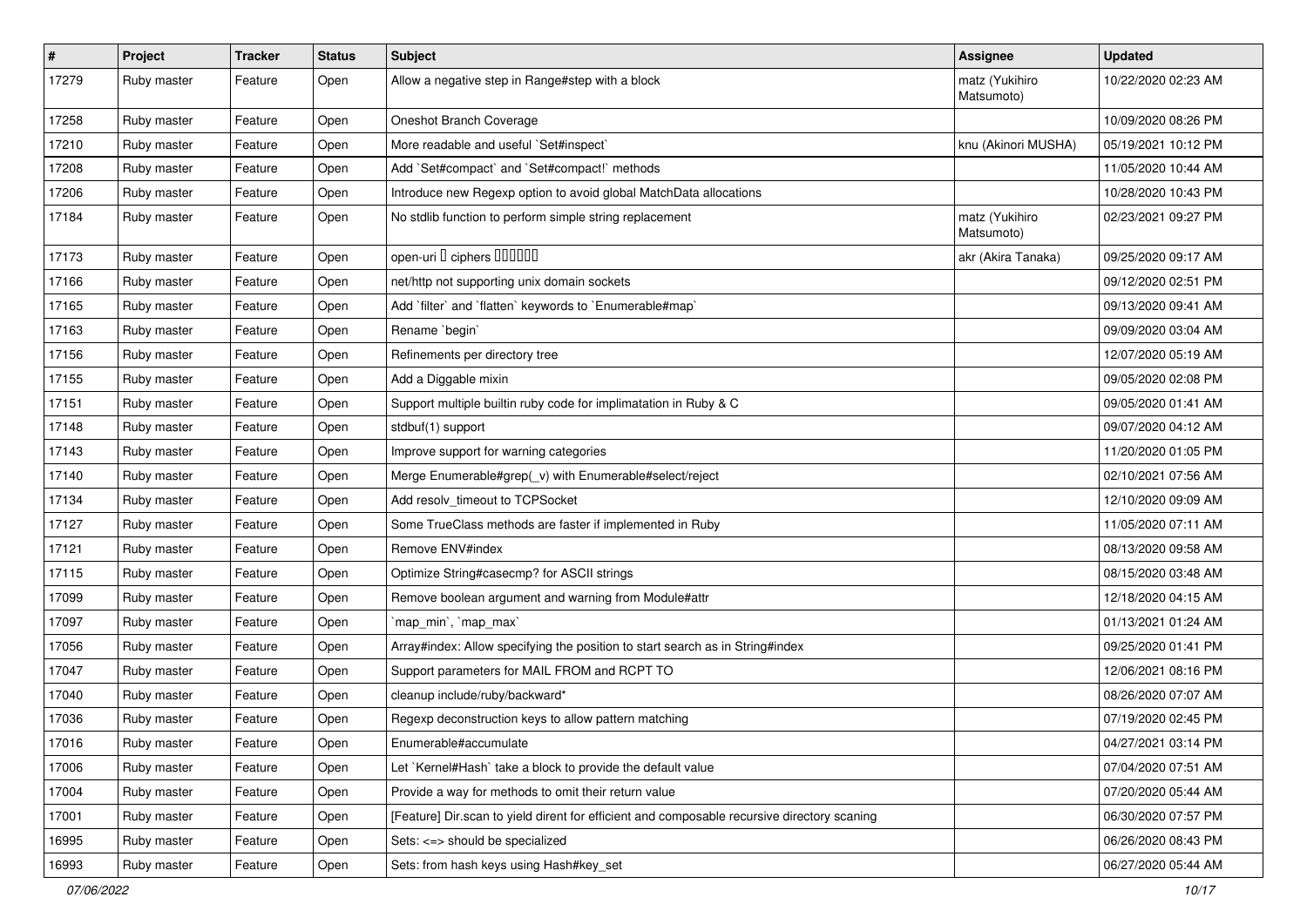| $\sharp$ | Project     | <b>Tracker</b> | <b>Status</b> | Subject                                                                                                                        | Assignee                     | <b>Updated</b>      |
|----------|-------------|----------------|---------------|--------------------------------------------------------------------------------------------------------------------------------|------------------------------|---------------------|
| 16992    | Ruby master | Feature        | Open          | Sets: officially ordered                                                                                                       | matz (Yukihiro<br>Matsumoto) | 09/03/2020 02:08 PM |
| 16991    | Ruby master | Feature        | Open          | Sets: add Set#join                                                                                                             |                              | 06/26/2020 08:29 PM |
| 16990    | Ruby master | Feature        | Open          | Sets: operators compatibility with Array                                                                                       |                              | 02/22/2021 11:37 PM |
| 16989    | Ruby master | Feature        | Open          | Sets: need $\Psi$                                                                                                              | knu (Akinori MUSHA)          | 02/18/2022 02:57 AM |
| 16987    | Ruby master | Feature        | Open          | Enumerator:: Lazy vs Array methods                                                                                             |                              | 07/15/2020 04:56 PM |
| 16986    | Ruby master | Feature        | Open          | Anonymous Struct literal                                                                                                       | matz (Yukihiro<br>Matsumoto) | 01/15/2022 04:57 PM |
| 16985    | Ruby master | Feature        | Open          | Improve `pp` for `Hash` and `String`                                                                                           | akr (Akira Tanaka)           | 06/26/2020 09:51 AM |
| 16978    | Ruby master | Feature        | Open          | Ruby should not use realpath for FILE                                                                                          | nobu (Nobuyoshi<br>Nakada)   | 04/01/2022 11:30 AM |
| 16971    | Ruby master | Feature        | Open          | weak_ref&.some_method should behave like object&.some_method                                                                   |                              | 06/19/2020 03:17 PM |
| 16968    | Ruby master | Feature        | Open          | Remove `\$IGNORECASE` from English.rb                                                                                          |                              | 06/18/2020 04:34 AM |
| 16960    | Ruby master | Feature        | Open          | Feedback regarding => in 'As' Pattern Matching                                                                                 |                              | 06/13/2020 12:32 AM |
| 16952    | Ruby master | Feature        | Open          | Kernel.exec gives an incorrect error message when passed a script with a non-existing shebang                                  |                              | 06/11/2020 08:40 PM |
| 16946    | Ruby master | Feature        | Open          | Add an 'intersperse' method                                                                                                    |                              | 06/11/2020 01:47 AM |
| 16929    | Ruby master | Feature        | Open          | Add GC.start(compact: true)                                                                                                    |                              | 06/01/2020 03:42 PM |
| 16928    | Ruby master | Feature        | Open          | Array#include_all? & Array#include_any?                                                                                        |                              | 06/01/2020 09:27 PM |
| 16924    | Ruby master | Feature        | Open          | instance_eval equivalent for RubyVM::InstructionSequence                                                                       |                              | 05/30/2020 03:49 PM |
| 16913    | Ruby master | Feature        | Open          | Add `ARGF#each_io`                                                                                                             |                              | 05/25/2020 11:33 PM |
| 16899    | Ruby master | Feature        | Open          | Add method `Array#both_end`                                                                                                    |                              | 05/18/2020 01:44 AM |
| 16898    | Ruby master | Feature        | Open          | Modify the syntax of -> lambda expressions in ruby3                                                                            |                              | 05/19/2020 02:02 AM |
| 16897    | Ruby master | Feature        | Open          | General purpose memoizer in Ruby 3 with Ruby 2 performance                                                                     |                              | 06/26/2020 03:51 PM |
| 16894    | Ruby master | Feature        | Open          | Integer division for Ruby 3                                                                                                    | matz (Yukihiro<br>Matsumoto) | 05/18/2020 03:41 PM |
| 16838    | Ruby master | Feature        | Open          | Enumerator::ArithmeticSequence missing allocator for #clone and #dup                                                           |                              | 05/18/2020 10:44 PM |
| 16833    | Ruby master | Feature        | Open          | Add Enumerator#empty?                                                                                                          |                              | 05/06/2020 07:55 PM |
| 16818    | Ruby master | Feature        | Open          | Rename `Range#%` to `Range#/`                                                                                                  |                              | 05/07/2020 08:49 AM |
| 16817    | Ruby master | Feature        | Open          | attr predicate or attr query or attr something for? methods                                                                    |                              | 12/23/2021 11:44 PM |
| 16816    | Ruby master | Feature        | Open          | Prematurely terminated Enumerator should stay terminated                                                                       |                              | 04/09/2021 09:24 PM |
| 16795    | Ruby master | Feature        | Open          | build ruby.exe on Windows against ruby-static.lib omitting x64-vcruntime-ruby.dll (no '--enable-shared'<br>option for Windows) |                              | 04/17/2020 01:22 PM |
| 16794    | Ruby master | Feature        | Open          | Rightward operators                                                                                                            |                              | 09/10/2020 09:34 PM |
| 16791    | Ruby master | Feature        | Open          | Shortcut for Process::Status.exitstatus                                                                                        |                              | 05/19/2020 03:16 AM |
| 16790    | Ruby master | Feature        | Open          | string format and refinements                                                                                                  |                              | 04/16/2020 03:06 AM |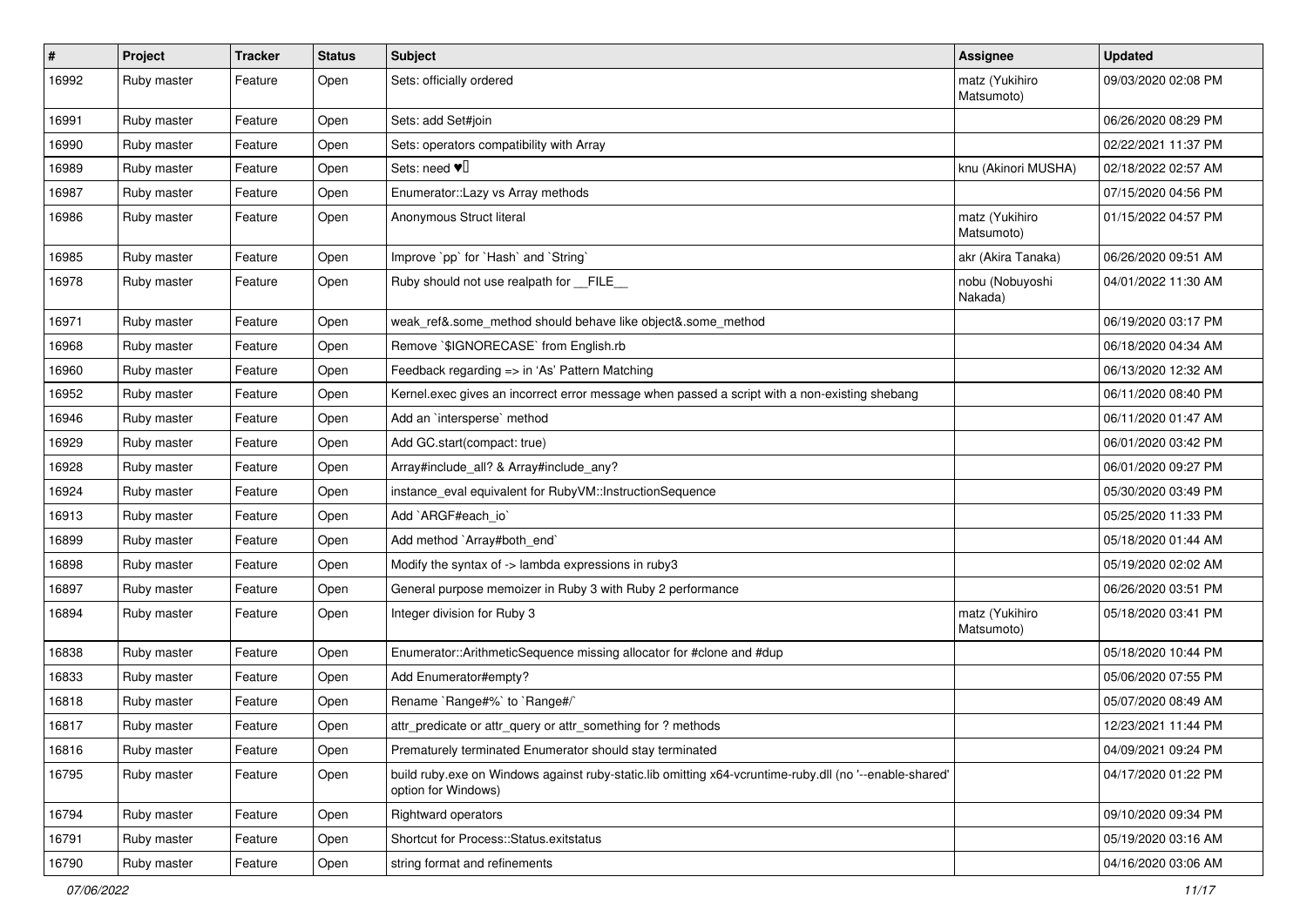| #     | Project     | <b>Tracker</b> | <b>Status</b> | Subject                                                                                                        | Assignee            | <b>Updated</b>      |
|-------|-------------|----------------|---------------|----------------------------------------------------------------------------------------------------------------|---------------------|---------------------|
| 16781 | Ruby master | Feature        | Open          | alias :fold :reduce                                                                                            |                     | 05/16/2020 08:28 AM |
| 16773 | Ruby master | Feature        | Open          | Reduce allocations in net/http                                                                                 |                     | 04/10/2020 11:36 AM |
| 16761 | Ruby master | Feature        | Open          | Add an API to move the entire heap, as to make testing GC.compact compatibility easier                         |                     | 05/07/2020 04:03 PM |
| 16757 | Ruby master | Feature        | Open          | Add intersection to Range                                                                                      |                     | 01/22/2022 07:26 AM |
| 16755 | Ruby master | Feature        | Open          | warning: `if' at the end of line without an expression                                                         |                     | 04/03/2020 11:28 PM |
| 16752 | Ruby master | Feature        | Open          | :private param for const_set                                                                                   |                     | 04/03/2020 12:35 AM |
| 16745 | Ruby master | Feature        | Open          | Improving Date and DateTime comparison                                                                         |                     | 03/31/2020 10:32 PM |
| 16742 | Ruby master | Feature        | Open          | RbConfig.windows? and RbConfig.host_os                                                                         |                     | 04/11/2020 02:00 PM |
| 16741 | Ruby master | Feature        | Open          | Implement Shellwords.shellescape correctly for Windows                                                         |                     | 03/29/2020 07:54 AM |
| 16739 | Ruby master | Feature        | Open          | Allow Hash#keys and Hash#values to accept a block for filtering output                                         |                     | 07/10/2020 04:09 PM |
| 16703 | Ruby master | Feature        | Open          | Namespace parameter for `Module#name`                                                                          |                     | 03/24/2020 10:08 AM |
| 16688 | Ruby master | Feature        | Open          | Allow #to_path object as argument to system()                                                                  |                     | 04/13/2020 05:37 PM |
| 16684 | Ruby master | Feature        | Open          | Use the word "to" instead of "from" in backtrace                                                               |                     | 04/10/2020 07:58 AM |
| 16673 | Ruby master | Feature        | Open          | total timeout for Net::HTTP                                                                                    |                     | 03/07/2020 06:25 AM |
| 16667 | Ruby master | Feature        | Open          | Allow parameters to Symbol#to_proc and Method#to_proc                                                          |                     | 03/03/2020 03:40 PM |
| 16666 | Ruby master | Feature        | Open          | 'string' - 'str' as a shortcut for 'string'.gsub('str', ")?                                                    |                     | 03/01/2020 08:38 PM |
| 16665 | Ruby master | Feature        | Open          | Add an Array#except_index method                                                                               |                     | 03/15/2020 03:37 PM |
| 16657 | Ruby master | Feature        | Open          | Don't ship bundled gems as .gem files as well as in expanded form                                              |                     | 02/27/2020 06:50 AM |
| 16648 | Ruby master | Feature        | Open          | improve GC performance by 5% with builtin_prefetch                                                             |                     | 02/29/2020 06:27 PM |
| 16638 | Ruby master | Feature        | Open          | Structured Data for Syslog                                                                                     |                     | 02/17/2020 07:06 PM |
| 16637 | Ruby master | Feature        | Open          | Time#to_s and Date#to_s accept strftime format string                                                          |                     | 02/17/2020 09:46 PM |
| 16621 | Ruby master | Feature        | Open          | Second block parameter of Pathname#glob to be relative path from self                                          |                     | 02/12/2020 11:27 PM |
| 16615 | Ruby master | Feature        | Open          | Group style access scope for macros                                                                            |                     | 03/09/2020 02:39 PM |
| 16601 | Ruby master | Feature        | Open          | Let `nil.to_a` and `nil.to_h` return a fixed instance                                                          |                     | 02/01/2020 10:12 AM |
| 16600 | Ruby master | Feature        | Open          | Optimized opcodes for frozen arrays and hashes literals                                                        |                     | 01/30/2020 09:51 AM |
| 16597 | Ruby master | Feature        | Open          | missing poll()                                                                                                 |                     | 06/09/2022 09:14 AM |
| 16563 | Ruby master | Feature        | Open          | Let rb_mod_const_at and rb_const_list use an ID table instead for inherited VS private constant<br>segregation |                     | 01/26/2020 04:38 PM |
| 16562 | Ruby master | Feature        | Open          | Expose rb io set encoding internal to reduce function calls on loading source files                            |                     | 01/27/2020 06:05 AM |
| 16559 | Ruby master | Feature        | Open          | Net::HTTP#request injects "Connection: close" header if #started? is false, wasting HTTP server<br>resources   | naruse (Yui NARUSE) | 05/28/2020 07:37 PM |
| 16557 | Ruby master | Feature        | Open          | Deduplicate Regexp literals                                                                                    |                     | 02/28/2020 11:44 AM |
| 16517 | Ruby master | Feature        | Open          | mkmf.rb - changes for Windows?                                                                                 |                     | 01/20/2020 06:05 PM |
| 16511 | Ruby master | Feature        | Open          | Staged warnings and better compatibility for keyword arguments in 2.7.1                                        |                     | 02/25/2020 06:54 PM |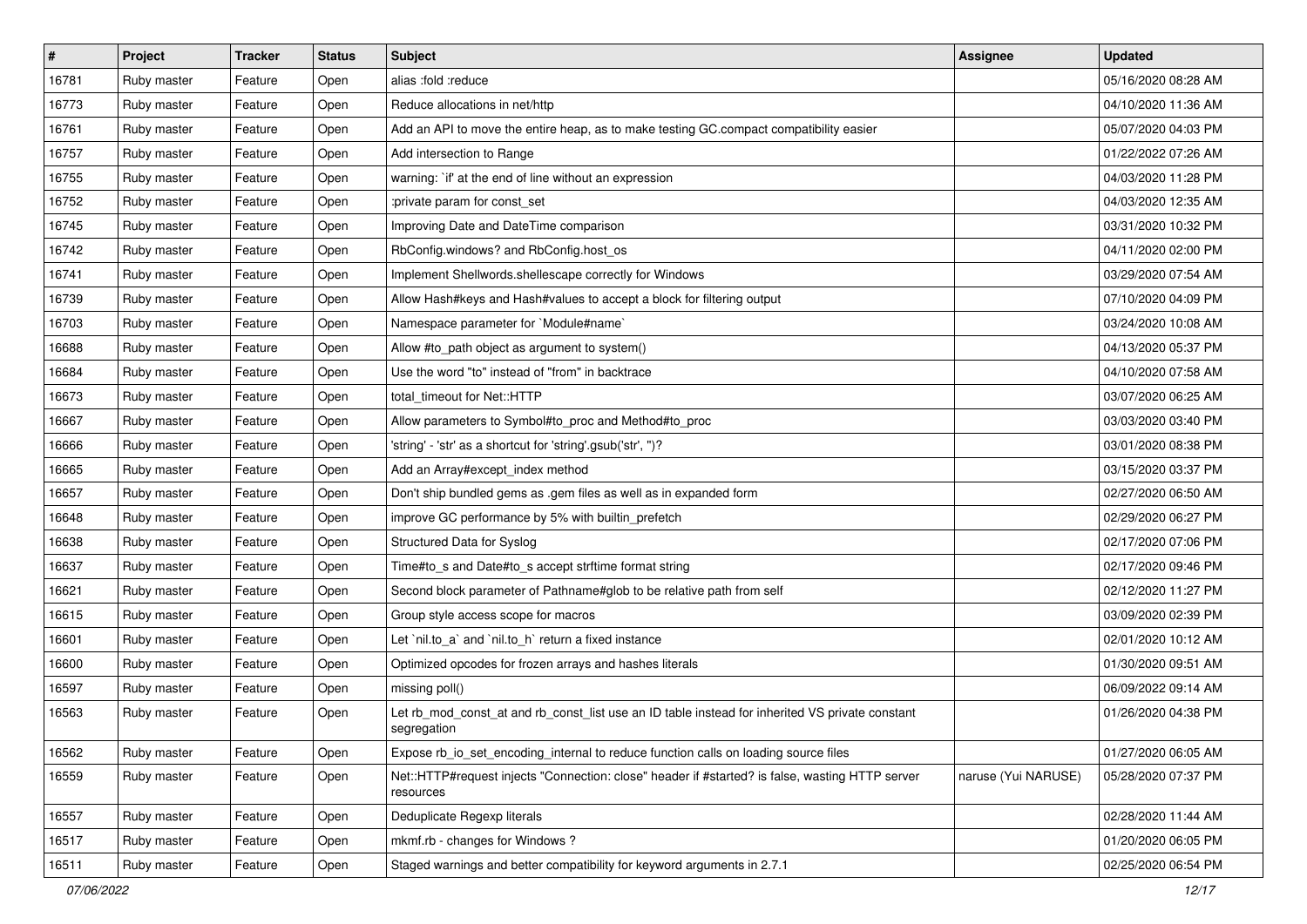| #     | Project     | <b>Tracker</b> | <b>Status</b> | Subject                                                                                                                                | <b>Assignee</b>                   | <b>Updated</b>      |
|-------|-------------|----------------|---------------|----------------------------------------------------------------------------------------------------------------------------------------|-----------------------------------|---------------------|
| 16495 | Ruby master | Feature        | Open          | Inconsistent quotes in error messages                                                                                                  | matz (Yukihiro<br>Matsumoto)      | 06/15/2022 04:21 PM |
| 16489 | Ruby master | Feature        | Open          | Make rb warn deprecated a public API                                                                                                   |                                   | 01/09/2020 01:22 AM |
| 16482 | Ruby master | Feature        | Open          | net/http should support TLS connection to proxies                                                                                      |                                   | 01/05/2020 05:52 PM |
| 16479 | Ruby master | Feature        | Open          | Let execution context local storage be backed by an ID table                                                                           |                                   | 01/04/2020 01:41 AM |
| 16478 | Ruby master | Feature        | Open          | Fold symbol tables for tracking basic operation method redefinition changes into a single ID table                                     |                                   | 01/04/2020 01:42 AM |
| 16476 | Ruby master | Feature        | Open          | Socket.getaddrinfo cannot be interrupted by Timeout.timeout                                                                            | Glass_saga (Masaki<br>Matsushita) | 06/16/2022 01:08 AM |
| 16471 | Ruby master | Feature        | Open          | Two feature requests for WeakRef: get original object, callback feature                                                                |                                   | 01/02/2020 03:44 PM |
| 16460 | Ruby master | Feature        | Open          | External names for keyword parameters in method definitions                                                                            |                                   | 01/02/2020 02:11 AM |
| 16451 | Ruby master | Feature        | Open          | Special ternary operator for methods ending in `?`                                                                                     |                                   | 12/26/2019 09:03 PM |
| 16431 | Ruby master | Feature        | Open          | Optionally load did_you_mean (and RubyGems)                                                                                            |                                   | 12/18/2019 07:19 PM |
| 16425 | Ruby master | Feature        | Open          | Add Thread#dig                                                                                                                         |                                   | 12/17/2019 12:15 AM |
| 16411 | Ruby master | Feature        | Open          | Safer keyword argument extension                                                                                                       |                                   | 12/10/2019 02:45 AM |
| 16381 | Ruby master | Feature        | Open          | Accept resolv_timeout in Net::HTTP                                                                                                     |                                   | 11/29/2019 04:38 PM |
| 16374 | Ruby master | Feature        | Open          | Object#nullify to provide scalars with the effect similar to Enumerable#reject                                                         |                                   | 12/08/2019 02:30 AM |
| 16373 | Ruby master | Feature        | Open          | RDoc for some of the Kernel methods cannot be found in Kernel module                                                                   |                                   | 05/29/2020 09:29 PM |
| 16370 | Ruby master | Feature        | Open          | Pattern matching with variable assignment (the priority of `in` operator)                                                              |                                   | 11/27/2019 01:55 PM |
| 16356 | Ruby master | Feature        | Open          | Method#inspect of argument forwarding                                                                                                  |                                   | 11/21/2019 01:54 PM |
| 16352 | Ruby master | Feature        | Open          | Modify Marshal to dump objects larger than 2 GiB                                                                                       |                                   | 06/10/2020 04:12 AM |
| 16347 | Ruby master | Feature        | Open          | InmutableObject                                                                                                                        |                                   | 12/23/2021 11:44 PM |
| 16341 | Ruby master | Feature        | Open          | Proposal: Set#to_proc and Hash#to_proc                                                                                                 |                                   | 11/12/2019 08:12 PM |
| 16336 | Ruby master | Feature        | Open          | Allow private constants to be accessed with absolute references                                                                        |                                   | 11/14/2019 06:21 PM |
| 16296 | Ruby master | Feature        | Open          | Alternative behavior for `` in method body if `` is not in method definition                                                           |                                   | 11/10/2019 10:20 AM |
| 16291 | Ruby master | Feature        | Open          | Introduce support for resize in rb_ary_freeze and prefer internal use of rb_ary_freeze and<br>rb_str_freeze for String and Array types | nobu (Nobuyoshi<br>Nakada)        | 12/25/2020 02:43 AM |
| 16287 | Ruby master | Feature        | Open          | Proposal to add .second and .third in particular to class Array                                                                        |                                   | 10/31/2019 01:47 PM |
| 16282 | Ruby master | Feature        | Open          | Add "call data" wrapper IMEMO object so inline cache can be updated                                                                    |                                   | 10/29/2019 12:13 AM |
| 16276 | Ruby master | Feature        | Open          | For consideration: "private doend" / "protected doend"                                                                                 |                                   | 11/19/2019 04:27 AM |
| 16273 | Ruby master | Feature        | Open          | Proposal: Shorthand operator for "#instance_method"                                                                                    |                                   | 01/14/2020 12:24 PM |
| 16252 | Ruby master | Feature        | Open          | Hash#partition should return hashes                                                                                                    |                                   | 11/18/2021 03:54 PM |
| 16249 | Ruby master | Feature        | Open          | Dir#empty? and File#empty?                                                                                                             |                                   | 10/19/2019 12:49 PM |
| 16246 | Ruby master | Feature        | Open          | require with an optional block that is evaluated when requiring fails                                                                  |                                   | 10/09/2019 11:16 AM |
| 16245 | Ruby master | Feature        | Open          | Add interfaces to count and measure size all IMEMO objects                                                                             |                                   | 10/17/2019 09:16 PM |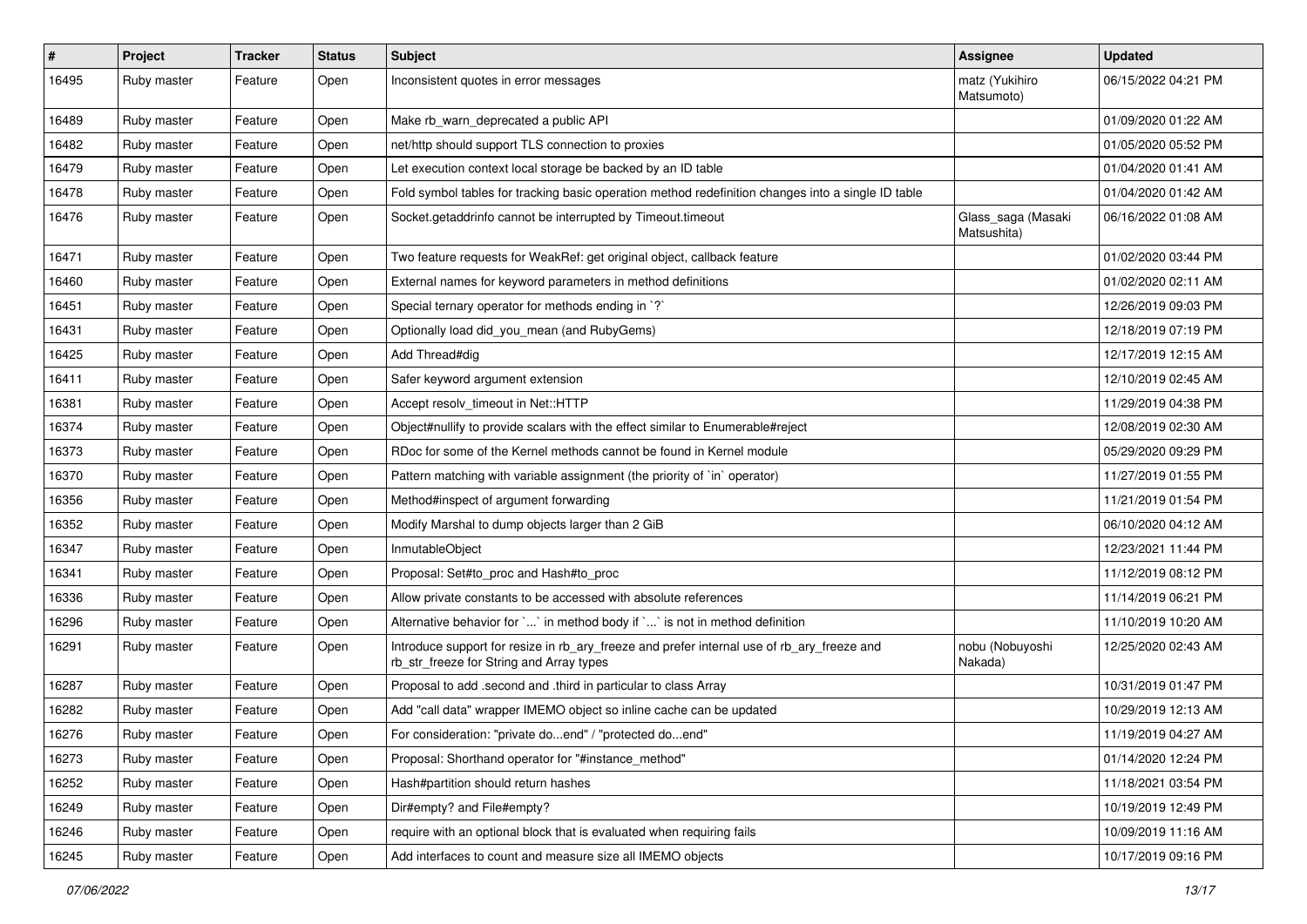| $\sharp$ | Project     | <b>Tracker</b> | <b>Status</b> | Subject                                                                                                                 | Assignee                     | <b>Updated</b>      |
|----------|-------------|----------------|---------------|-------------------------------------------------------------------------------------------------------------------------|------------------------------|---------------------|
| 16244    | Ruby master | Feature        | Open          | Add a Time#before? and Time#after? method                                                                               |                              | 12/15/2019 12:59 AM |
| 16241    | Ruby master | Feature        | Open          | Shorter syntax for anonymous refinements                                                                                |                              | 11/20/2020 07:22 PM |
| 16231    | Ruby master | Feature        | Open          | Add #location to Net::HTTPResponse                                                                                      |                              | 10/06/2019 11:14 PM |
| 16183    | Ruby master | Feature        | Open          | Hash#with default                                                                                                       |                              | 09/27/2019 08:35 AM |
| 16153    | Ruby master | Feature        | Open          | eventually_frozen flag to gradually phase-in frozen strings                                                             |                              | 02/10/2020 07:39 PM |
| 16150    | Ruby master | Feature        | Open          | Add a way to request a frozen string from to_s                                                                          |                              | 06/03/2022 04:42 PM |
| 16147    | Ruby master | Feature        | Open          | List Comprehensions in Ruby                                                                                             |                              | 06/25/2020 06:23 PM |
| 16146    | Ruby master | Feature        | Open          | Array .difference allow custom comparison                                                                               |                              | 11/11/2019 08:34 PM |
| 16142    | Ruby master | Feature        | Open          | Implement code_range in Proc and Method                                                                                 |                              | 11/28/2019 07:43 AM |
| 16137    | Ruby master | Feature        | Open          | Add === to UnboundMethod                                                                                                |                              | 09/07/2019 11:05 AM |
| 16128    | Ruby master | Feature        | Open          | Would it be possible for ruby to warn about case/when menu options separated by a trailing, but<br>accidental ','?      |                              | 08/26/2019 09:56 AM |
| 16118    | Ruby master | Feature        | Open          | Array .difference allow custom comparison                                                                               |                              | 12/23/2021 11:44 PM |
| 16115    | Ruby master | Feature        | Open          | Keyword arguments from method calls or ignore extra hash keys in splat                                                  |                              | 08/23/2019 12:53 AM |
| 16113    | Ruby master | Feature        | Open          | Partial application                                                                                                     |                              | 03/02/2021 02:00 PM |
| 16104    | Ruby master | Feature        | Open          | Introduce merge_if and merge_if!                                                                                        |                              | 08/15/2019 06:54 AM |
| 16102    | Ruby master | Feature        | Open          | `Symbol#call`                                                                                                           |                              | 09/12/2019 09:25 AM |
| 16049    | Ruby master | Feature        | Open          | optimization for frozen dynamic string literals "#{exp}".dup and +"#{exp}"                                              |                              | 08/14/2019 04:30 PM |
| 16039    | Ruby master | Feature        | Open          | Array#contains? to check if one array contains another array                                                            |                              | 12/19/2019 06:47 AM |
| 16037    | Ruby master | Feature        | Open          | Allow multiple single/double-splatted variables in `in` pattern matching and introduce<br>non-greedy-splatted variables |                              | 08/04/2019 04:47 AM |
| 16031    | Ruby master | Feature        | Open          | Raise ArgumentError when creating Time objects with invalid day of month, instead of rolling into next<br>month         |                              | 06/20/2020 04:23 AM |
| 16018    | Ruby master | Feature        | Open          | Add a way to deprecate methods                                                                                          |                              | 09/02/2019 06:24 AM |
| 16005    | Ruby master | Feature        | Open          | A variation of Time.iso8601 that can parse yyyy-MM-dd HH:mm:ss                                                          |                              | 06/16/2022 01:08 AM |
| 16001    | Ruby master | Feature        | Open          | Provide an alias to Kernel#caller_locations(1,1) and Kernel#caller(1,1)                                                 |                              | 09/04/2019 02:31 PM |
| 15999    | Ruby master | Feature        | Open          | KeyError#inspect does not contain receiver and key                                                                      |                              | 07/14/2019 07:31 AM |
| 15991    | Ruby master | Feature        | Open          | Allow questionmarks in variable names                                                                                   | matz (Yukihiro<br>Matsumoto) | 07/30/2019 03:57 AM |
| 15948    | Ruby master | Feature        | Open          | ENV.update takes multiple hashes as Hash#update                                                                         |                              | 06/21/2019 07:35 AM |
| 15945    | Ruby master | Feature        | Open          | Option to truncate in `String#ljust`, `String#rjust`, and `String#center`                                               |                              | 06/20/2019 02:39 PM |
| 15940    | Ruby master | Feature        | Open          | Coerce symbols internal fstrings in UTF8 rather than ASCII to better share memory with string literals                  | naruse (Yui NARUSE)          | 07/30/2019 04:17 AM |
| 15936    | Ruby master | Feature        | Open          | on error in lieu of rescue, raise                                                                                       |                              | 06/21/2019 07:05 PM |
| 15931    | Ruby master | Feature        | Open          | encoding for CESU-8                                                                                                     | naruse (Yui NARUSE)          | 12/20/2019 05:42 AM |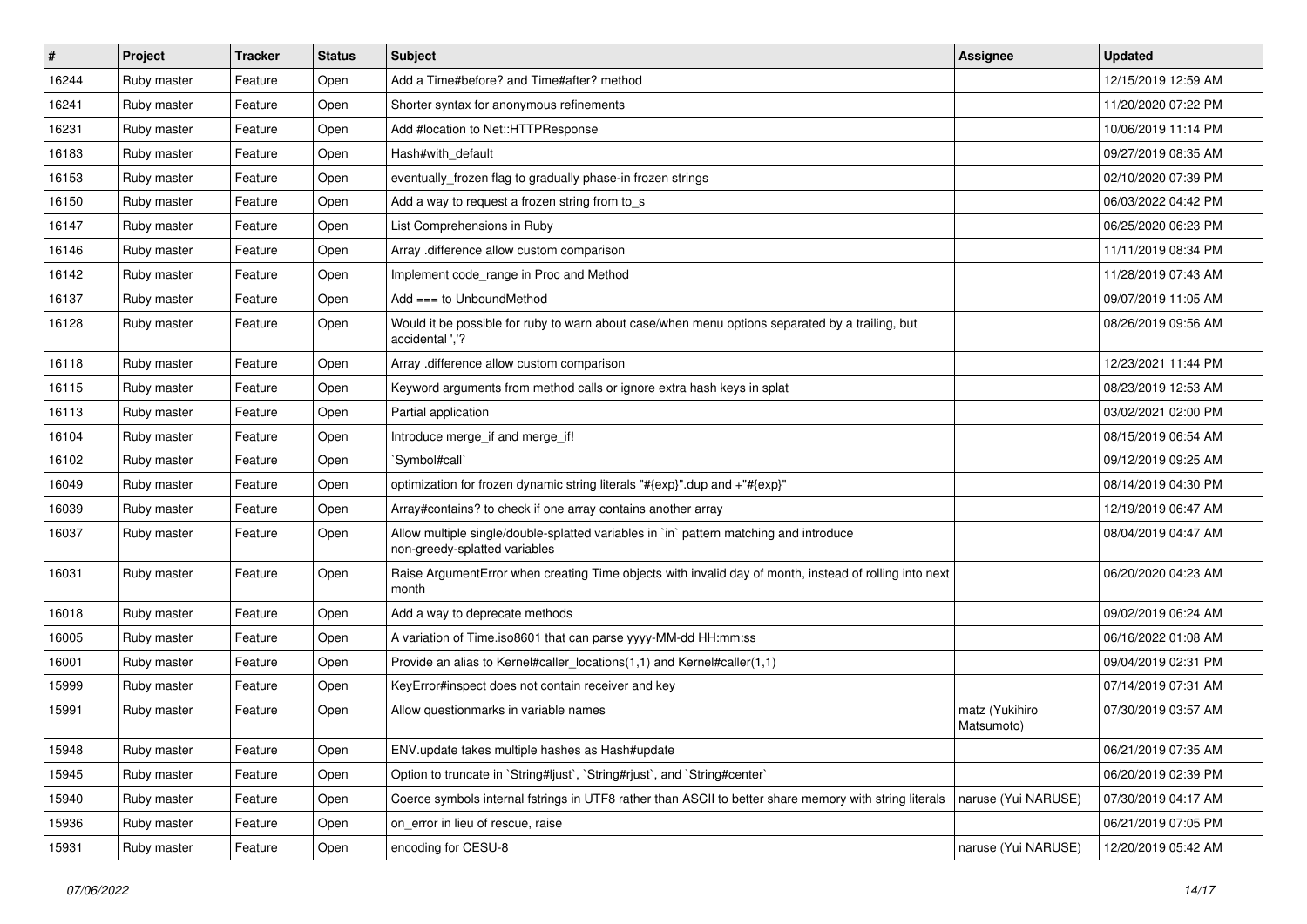| $\vert$ # | Project     | <b>Tracker</b> | <b>Status</b> | <b>Subject</b>                                                             | Assignee                            | <b>Updated</b>      |
|-----------|-------------|----------------|---------------|----------------------------------------------------------------------------|-------------------------------------|---------------------|
| 15927     | Ruby master | Feature        | Open          | Allow string keys to be used for String#% and sprintf methods              |                                     | 06/17/2019 07:13 AM |
| 15922     | Ruby master | Feature        | Open          | Enumerable#partition(pattern)                                              |                                     | 06/14/2019 03:40 AM |
| 15918     | Ruby master | Feature        | Open          | Pattern matching for Set                                                   | ktsj (Kazuki Tsujimoto)             | 07/29/2019 08:12 AM |
| 15914     | Ruby master | Feature        | Open          | mkmf without libruby                                                       |                                     | 06/12/2019 12:43 PM |
| 15909     | Ruby master | Feature        | Open          | Improve Thread#exit documentation                                          |                                     | 06/09/2019 12:05 AM |
| 15899     | Ruby master | Feature        | Open          | String#before and String#after                                             |                                     | 11/04/2019 08:57 PM |
| 15881     | Ruby master | Feature        | Open          | Optimize deconstruct in pattern matching                                   | ktsj (Kazuki Tsujimoto)             | 12/25/2019 04:28 AM |
| 15879     | Ruby master | Feature        | Open          | Proposal: Time#to_i accepts :unit keyword                                  |                                     | 07/29/2019 07:32 AM |
| 15864     | Ruby master | Feature        | Open          | Proposal: Add methods to determine if it is an infinite range              |                                     | 08/22/2019 07:36 AM |
| 15861     | Ruby master | Feature        | Open          | Correctly parse `file:c:/path/to/file` URIs                                |                                     | 05/18/2019 10:58 PM |
| 15854     | Ruby master | Feature        | Open          | Tracing instance variable assignment                                       | ko1 (Koichi Sasada)                 | 07/29/2019 07:13 AM |
| 15840     | Ruby master | Feature        | Open          | configuration path search                                                  |                                     | 05/11/2019 01:24 PM |
| 15837     | Ruby master | Feature        | Open          | Module#name_components                                                     | matz (Yukihiro<br>Matsumoto)        | 05/08/2019 10:29 AM |
| 15833     | Ruby master | Feature        | Open          | Some refactors for shared-root array                                       |                                     | 07/29/2019 07:13 AM |
| 15824     | Ruby master | Feature        | Open          | respond to pattern for pattern match                                       |                                     | 10/06/2019 07:56 AM |
| 15817     | Ruby master | Feature        | Open          | Warnings for undef_method and remove_method on initialize()                |                                     | 05/02/2019 09:11 AM |
| 15815     | Ruby master | Feature        | Open          | Add option to raise NoMethodError for OpenStruct                           | marcandre (Marc-Andre<br>Lafortune) | 09/28/2020 02:11 AM |
| 15811     | Ruby master | Feature        | Open          | Propsing new method for comparing equality of 2 (float) numbers relatively |                                     | 07/29/2019 04:40 PM |
| 15804     | Ruby master | Feature        | Open          | A generic method to resolve the indexing on a sequence                     |                                     | 04/28/2019 12:54 PM |
| 15781     | Ruby master | Feature        | Open          | Unify Method List Introspection?                                           |                                     | 04/21/2019 11:16 PM |
| 15778     | Ruby master | Feature        | Open          | Expose an API to pry-open the stack frames in Ruby                         | ko1 (Koichi Sasada)                 | 08/29/2019 06:24 AM |
| 15734     | Ruby master | Feature        | Open          | Parsing of shorthand IPv4 addresses compatible with inet_aton              |                                     | 03/28/2019 05:50 PM |
| 15724     | Ruby master | Feature        | Open          | Optionally suppress output from IRB for assignment expressions             |                                     | 03/27/2019 08:43 PM |
| 15721     | Ruby master | Feature        | Open          | optimize comparison of special const                                       |                                     | 03/22/2019 06:25 AM |
| 15668     | Ruby master | Feature        | Open          | stdlib: Date - Time should return the difference in days                   |                                     | 03/15/2019 07:09 AM |
| 15667     | Ruby master | Feature        | Open          | Introduce malloc_trim(0) in full gc cycles                                 |                                     | 11/01/2021 07:32 AM |
| 15663     | Ruby master | Feature        | Open          | Documenting autoload semantics                                             |                                     | 04/20/2019 01:44 AM |
| 15627     | Ruby master | Feature        | Open          | Appearance of custom singleton classes                                     |                                     | 06/15/2020 10:37 PM |
| 15609     | Ruby master | Feature        | Open          | Kernel#sleep returns Float instead of Integer                              |                                     | 08/13/2019 04:56 PM |
| 15592     | Ruby master | Feature        | Open          | mode where "autoload" behaves like an immediate "require"                  |                                     | 03/16/2022 09:58 AM |
| 15590     | Ruby master | Feature        | Open          | Add dups to Array to find duplicates                                       |                                     | 02/08/2019 10:00 AM |
| 15588     | Ruby master | Feature        | Open          | String#each chunk and #chunks                                              |                                     | 12/25/2019 04:28 AM |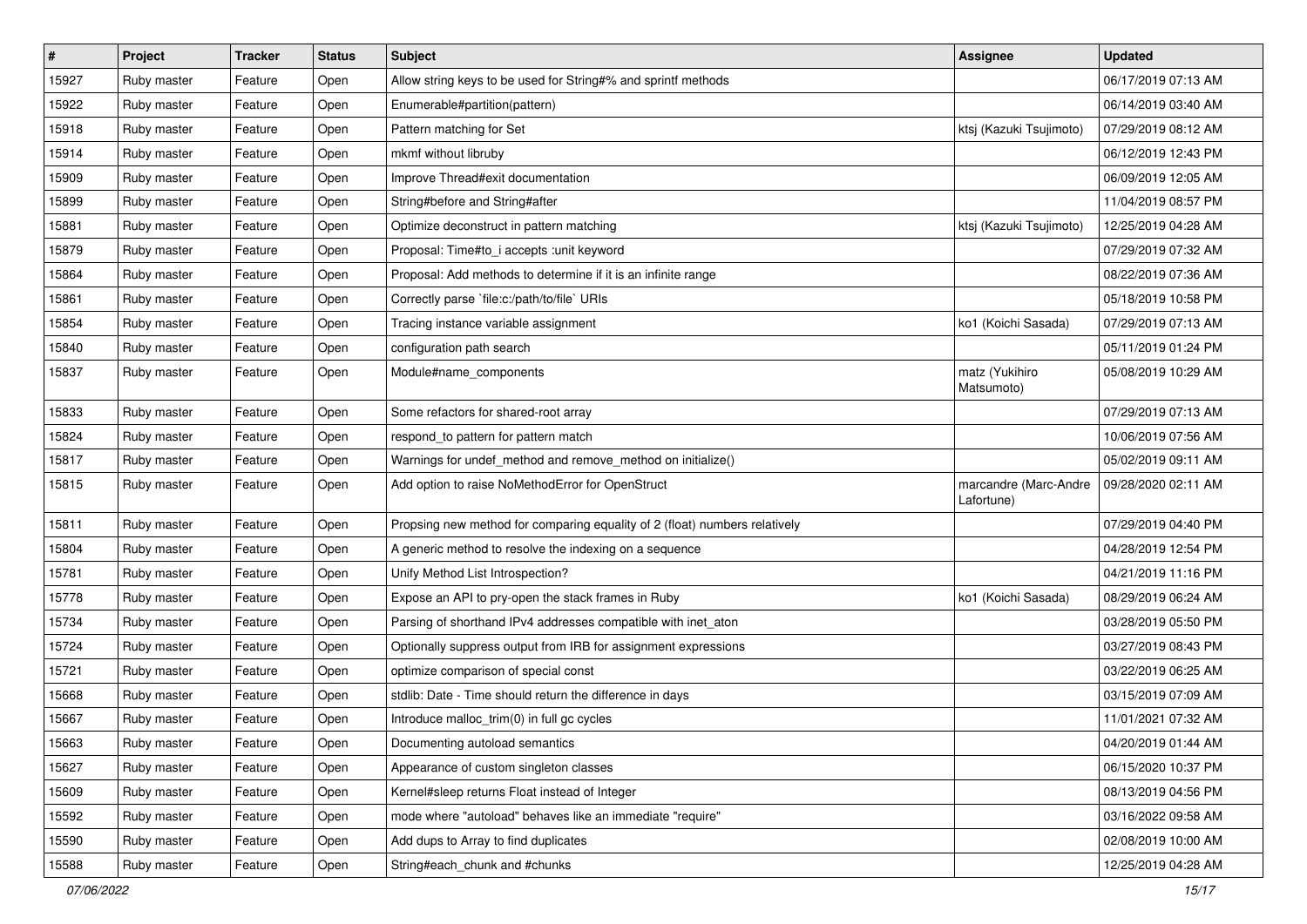| #     | Project     | <b>Tracker</b> | <b>Status</b> | <b>Subject</b>                                                                          | Assignee                     | <b>Updated</b>      |
|-------|-------------|----------------|---------------|-----------------------------------------------------------------------------------------|------------------------------|---------------------|
| 15580 | Ruby master | Feature        | Open          | Proposal: method addition to class String called .indices (String#indices)              |                              | 07/29/2020 01:54 AM |
| 15571 | Ruby master | Feature        | Open          | Add methods: iroot, root, and roots                                                     |                              | 01/30/2019 06:17 PM |
| 15565 | Ruby master | Feature        | Open          | Circular dependency warnings - suggestions/ideas to improve the output from ruby        |                              | 01/25/2019 11:36 PM |
| 15563 | Ruby master | Feature        | Open          | #dig that throws an exception if a key doesn't exist                                    |                              | 02/17/2020 08:42 AM |
| 15562 | Ruby master | Feature        | Open          | String#split` option to suppress the initial empty substring                            |                              | 01/28/2019 03:32 AM |
| 15560 | Ruby master | Feature        | Open          | Add support for read/write offsets.                                                     |                              | 01/26/2019 11:03 AM |
| 15559 | Ruby master | Feature        | Open          | Logical XOR (^^) operator                                                               |                              | 01/16/2022 03:20 AM |
| 15557 | Ruby master | Feature        | Open          | A new class that stores a condition and the previous receiver                           |                              | 01/27/2019 05:22 AM |
| 15549 | Ruby master | Feature        | Open          | Enumerable#to_reader (or anything enumerable, Enumerator, lazy enums, enum_for results) |                              | 01/24/2019 12:21 PM |
| 15541 | Ruby master | Feature        | Open          | Add alias symbolize_keys for symbolize_names kwarg for JSON.parse                       |                              | 01/15/2020 07:00 PM |
| 15527 | Ruby master | Feature        | Open          | Redesign of timezone object requirements                                                |                              | 02/02/2019 11:15 AM |
| 15526 | Ruby master | Feature        | Open          | New way to destruct an object hash                                                      |                              | 01/14/2019 03:45 PM |
| 15523 | Ruby master | Feature        | Open          | Let `Range#begin` and `Range#end` be aliases of Range#first and Range#last              |                              | 01/15/2019 03:53 AM |
| 15496 | Ruby master | Feature        | Open          | Extract between string as standard String api                                           |                              | 01/09/2019 08:25 AM |
| 15492 | Ruby master | Feature        | Open          | Let #dig take a "default value" block like Hash#fetch does                              |                              | 01/01/2019 11:17 PM |
| 15477 | Ruby master | Feature        | Open          | Proc#arity returns -1 for composed lambda Procs of known arguments                      |                              | 03/15/2019 12:39 PM |
| 15463 | Ruby master | Feature        | Open          | oneshot coverage does not allow counting code lines without coverage                    |                              | 12/25/2018 12:52 PM |
| 15458 | Ruby master | Feature        | Open          | Automatic Exception#cause print in IRB                                                  |                              | 12/23/2021 11:44 PM |
| 15456 | Ruby master | Feature        | Open          | Adopt some kind of consistent versioning mechanism                                      |                              | 02/07/2019 06:26 PM |
| 15446 | Ruby master | Feature        | Open          | Add a method `String#each_match` to the Ruby core                                       |                              | 02/06/2019 08:00 AM |
| 15445 | Ruby master | Feature        | Open          | Reject '.123' in Float() method                                                         | matz (Yukihiro<br>Matsumoto) | 01/10/2019 07:59 AM |
| 15435 | Ruby master | Feature        | Open          | Float D Infinity 000000000000                                                           |                              | 12/20/2018 02:27 PM |
| 15419 | Ruby master | Feature        | Open          | Allow Kernel#tap to be invoked with arguments like Kernel#send                          |                              | 12/23/2021 11:43 PM |
| 15413 | Ruby master | Feature        | Open          | unmarkable C stack (3rd stack)                                                          |                              | 12/15/2018 01:13 AM |
| 15408 | Ruby master | Feature        | Open          | Deprecate object_id and _id2ref                                                         | headius (Charles Nutter)     | 03/19/2019 04:02 PM |
| 15393 | Ruby master | Feature        | Open          | Add compilation flags to freeze Array and Hash literals                                 |                              | 01/15/2019 12:15 AM |
| 15381 | Ruby master | Feature        | Open          | Let double splat call 'to_h' implicitly                                                 |                              | 09/21/2019 09:06 PM |
| 15380 | Ruby master | Feature        | Open          | faster method lookup for Array#all? #none? #one?                                        |                              | 12/05/2018 10:11 PM |
| 15363 | Ruby master | Feature        | Open          | Case insensitive file systems - add info to CONFIG or somewhere?                        |                              | 12/03/2018 04:30 AM |
| 15352 | Ruby master | Feature        | Open          | Mandatory block parameters                                                              |                              | 11/28/2018 12:19 PM |
| 15350 | Ruby master | Feature        | Open          | [PATCH] thread_sync.c (queue_sleep): remove deadlock checking                           |                              | 12/05/2018 08:42 AM |
| 15338 | Ruby master | Feature        | Open          | Provide way for C extensions to query if global variable is defined                     |                              | 11/25/2018 09:32 AM |